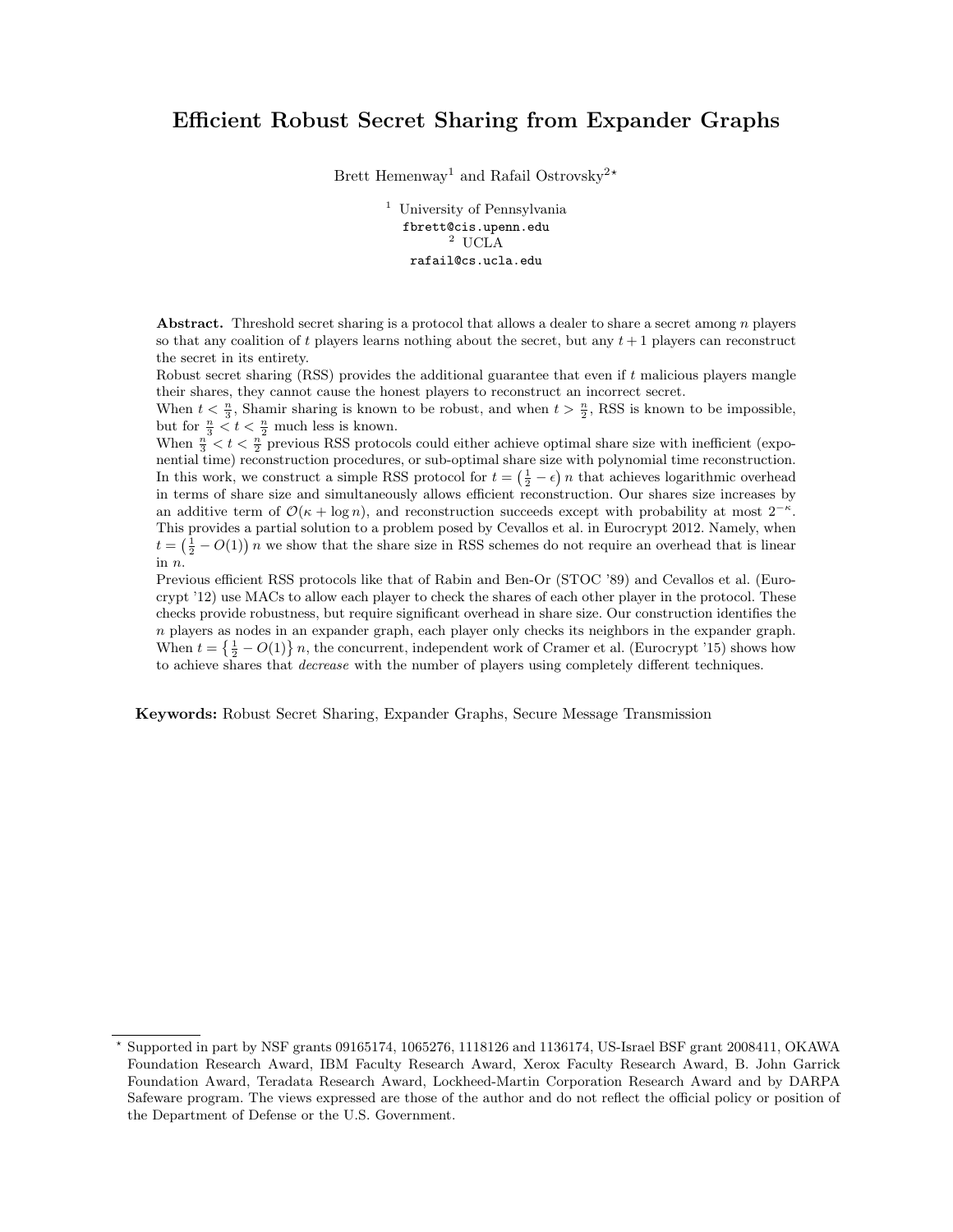## 1 Introduction

Robust secret sharing (RSS) is a protocol that allows a dealer to distribute a secret among n players, so that any coalition of t malicious parties learns nothing about the secret, while the honest parties can reconstruct the original secret even if the malicious parties tamper with their shares. An RSS protocol is  $\delta$ -robust if reconstruction succeeds with probability at least  $1 - \delta$ . In this work, we design the first  $\delta$ -robust secret sharing protocol with overhead of size  $\mathcal{O}(\log \frac{1}{\delta})$  and efficient reconstruction.

Robust secret sharing can be viewed as a stand-alone protocol, providing a mechanism for secure and tamper-resistant outsourced storage, or as a means of sending messages across corrupted channels. In the setting of secure message transmission (SMT), a sender and receiver are connected via n independent channels, some fraction of which may be adversarially controlled [\[23\]](#page-12-0). Any RSS scheme can be made into an SMT protocol, by simply sending each share across a different channel [\[37\]](#page-13-0). Note that unlike Verifiable Secret Sharing (VSS) [\[45\]](#page-13-1), in RSS the dealer is always honest. Unlike the model of Tompa and Woll [\[47\]](#page-13-2), RSS assumes that the reconstruction algorithm receives shares from all players (not just a subset).

Standard secret sharing [\[46,](#page-13-3)[5\]](#page-12-1) is extremely well understood, and there exist a wealth of protocols obtaining essentially optimal parameters in variety of different circumstances (see Section [4.2](#page-4-0) for further discussion). Unfortunately, much less is known about robust secret sharing protocols, and there are significant gaps between known upper and lower bounds on the efficiency of RSS schemes.

When the corruption threshold is low  $t < \frac{n}{3}$ , then simple Shamir sharing is already robust (because a Reed Solomon code of rate  $\frac{1}{3}$  has relative distance  $\frac{2}{3}$  and hence can recover from a  $\frac{1}{3}$  fraction of errors). When  $t > \frac{n}{2}$  it is not hard to see that RSS is impossible [\[33\]](#page-13-4). The interesting range of parameters is when  $\frac{n}{3} < t < \frac{n}{2}$ , in this regime, perfect RSS is impossible, but RSS is feasible if a negligible failure probability is allowed. Throughout this work, we will assume that  $\kappa$  is a security parameter, and reconstruction should succeed with probability at least  $1 - 2^{-\kappa}$ .

Constructions of RSS protocols for  $\frac{n}{3} < t < \frac{n}{2}$  fall into two categories, those with compact share size and inefficient reconstruction procedure [\[8,](#page-12-2)[16,](#page-12-3)[17](#page-12-4)[,34\]](#page-13-5) and those with moderate share size and efficient reconstruction  $[45, 12]^{3}$  $[45, 12]^{3}$  $[45, 12]^{3}$  $[45, 12]^{3}$ .

When the reconstruction procedure is allowed running time that is exponential in  $n$ , then robust secret sharing schemes have essentially no overhead in share size. On the other hand, when we require an efficient reconstruction procedure, much less is known. The original scheme of Rabin and Ben-Or, had overhead<sup>[4](#page-1-1)</sup> of  $\mathcal{O}(\kappa \cdot n)$ . The best existing scheme – that of Cevallos et al. – has overhead of  $\mathcal{O}(\kappa + n)$  [\[12\]](#page-12-5). It is left as an open question in [\[12\]](#page-12-5) whether the overhead can be reduced to  $\mathcal{O}(\kappa)$ . We exhibit a scheme with overhead  $\mathcal{O}(\kappa + \log n)$  whenever  $t < (\frac{1}{2} - \epsilon) n$ . Our scheme is conceptually simple and has efficient reconstruction procedure.

Our primary result is the following:

**Theorem 1.** For any message space M, and any  $\epsilon, \delta > 0$ , there exists an RSS protocol tolerating an  $\frac{1}{2} - \epsilon$ fraction of malicious parties, with the probability of reconstruction failure bounded by  $\delta$ , having shares size

$$
\log|\mathcal{M}| + \frac{4}{\epsilon^3} \log \frac{3n \log|\mathcal{M}|}{\epsilon^3 \delta}
$$

This result is proven as Corollary [1.](#page-10-0)

For a t-private,  $t + 1$ -threshold secret sharing scheme, even without robustness, the shares must be of size  $\log |\mathcal{M}|$ , and Carpentieri et al. [\[11\]](#page-12-6) showed that to obtain a t-robust,  $t + 1$ -threshold RSS with failure probability of  $2^{-\kappa}$  shares of size log  $|\mathcal{M}| + \kappa$  is necessary. Our scheme, which has shares of size  $\log |\mathcal{M}| + \mathcal{O}(\kappa + \log n + \log \log |\mathcal{M}|)$ , comes close to achieving this overhead, although we work in a slightly weaker model where we consider a  $(\frac{1}{2} - \epsilon)n$ -robust, and  $(\frac{1}{2} + \epsilon)n$ -threshold RSS. In this model, the concurrent, independent work of Cramer et al. [\[15\]](#page-12-7) shows how to achieve shares of size  $\log|M|/n$  using completely different techniques.

<span id="page-1-0"></span> $^3$  The work of Lewko and Pastro  $\left[38\right]$  can be seen as interpolating between these two models.

<span id="page-1-1"></span><sup>&</sup>lt;sup>4</sup> If the message space is M, then any secret sharing scheme must have shares of size at least  $\log|\mathcal{M}|$  to obtain privacy. When  $M$  is larger than n, then Shamir sharing achieves this bound. Since many RSS protocols (including ours) use Shamir sharing plus additional check information, we us the term "overhead" to denote the size of the check information. Thus the overhead of an RSS scheme is the share size (in bits) minus  $log |\mathcal{M}|$ .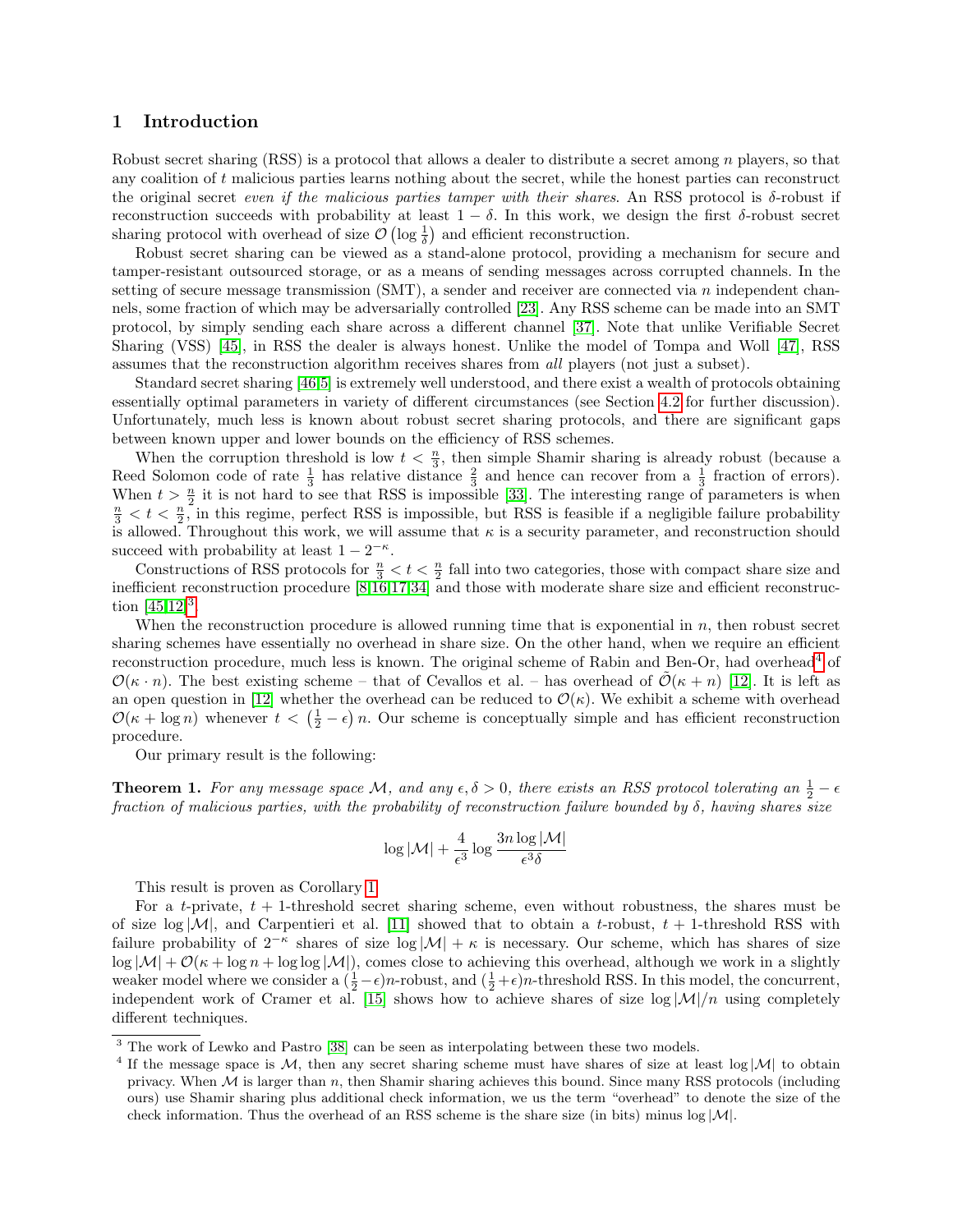## 2 Previous Work

In this section, we use  $m = \log |\mathcal{M}|$  to denote the length of the message, and n to denote the number of players.

Rabin and Ben-Or [\[45\]](#page-13-1) created a robust secret-sharing scheme, by taking a threshold secret sharing scheme and adding MACs which allows players to authenticate each other's shares. The Rabin Ben-Or scheme first shares a secret s as  $(s_1, \ldots, s_n)$ , then generates  $n^2$  MAC keys  $k_{ij}$  and tags  $\tau_{ij} = \text{MAC}(k_{ij}, s_j)$ . Player i is then given  $(s_i, \{\tau_{ji}\}_j, \{k_{ij}\}_j)$ . This results in a RSS protocol, but the drawback is the shares are now of size  $|m| + 2n\kappa$ .

The [\[45\]](#page-13-1) protocol was improved in [\[12\]](#page-12-5), who showed that by using the same sharing scheme, but an improved reconstruction procedure increased the probability of identifying cheating players, and allowed them to use smaller MAC keys and tags. Thus reducing the share sizes from  $\mathcal{O}(\kappa n \log n)$  to  $\mathcal{O}(\kappa + n \log n)$ .

The work of Cabello, Padró and Sáez [\[8,](#page-12-2)[9\]](#page-12-8) takes any secret sharing scheme over a finite field  $\mathbb{F}$ , and makes it robust by taking the secret s, generating a random  $r \in \mathbb{F}$ , and sharing the triple  $(s, r, r \cdot s) \in \mathbb{F}^3$ . The probability an adversary can then generate shares that correspond to a valid secret is  $1/|\mathbb{F}|$ . This triples the size of the shares, but recovery time is exponential, because recovery requires iterating over all possible sets. Since there are at most  $\binom{n}{t+1} \leq 2^n$  subsets of size  $t + 1$ , the error probability of the protocol is  $\delta \leq \frac{2^n}{\mathbb{F}}$ . Thus the share size is  $3 \max(m, \log \frac{2^n}{\delta})$  $\frac{2^n}{\delta}$ ).

Cramer, Damgård and Fehr showed that the approach of [\[8,](#page-12-2)[9\]](#page-12-8) results in essentially optimal share size. Cramer et al. [\[17\]](#page-12-4) showed that the "tag"  $(s, r, r \cdot s)$  in [\[8,](#page-12-2)[9,](#page-12-8)[16\]](#page-12-3) could be replaced by an Algebraic Manipulation Detection (AMD) code (see Appendix [A.2](#page-14-0) for the full definition of AMD codes). This generalizes the previous construction, and more importantly decouples the size of the secret from the error probability. Using the construction of [\[17\]](#page-12-4) the share size is  $(d+2)$  max  $(\frac{1}{d}m, \log \frac{2^n d}{\delta})$ . Thus results in an improvement over [\[8,](#page-12-2)[9](#page-12-8)[,16\]](#page-12-3) when the message space  $\mathcal M$  is very large.

If the adversary's powers are restricted, then the running time of the previous protocols ([\[8,](#page-12-2)[9,](#page-12-8)[16,](#page-12-3)[17\]](#page-12-4)) can be improved. Suppose the adversary is allowed to corrupt  $t$  players, but each corrupt player chooses his strategy based on the view of at most  $v$  other corrupted players. This adversary is said to be  $v$ -local. Lewko and Pastro [\[38\]](#page-13-6) can be seen as an adaptation of the schemes of [\[8,](#page-12-2)[9](#page-12-8)[,16,](#page-12-3)[17\]](#page-12-4). The dealer shares the secret s, using a t private scheme to obtain shares  $s_1, \ldots, s_n$ . At a high-level the scheme works like this: the dealer generates a single MAC key, k, but then the dealer generates n tags,  $\tau_i = \text{MAC}(k, s_i)$ . Each player then receives three things, a t-private share of s, the tag  $\tau_i$  and a v-private share of k. The reconstruction algorithm will iterate over all subsets of size  $v + 1$  to reconstruct k and it will accept the first value of k that successfully verifies  $t + 1$  of the  $(s_i, \tau_i)$  pairs. To prove security, they cannot use a standard one-time MAC, since each player receives several MAC tags, and they develop special tools for this purpose.

The scheme of Jhanwar and Safavi-Naini [\[34\]](#page-13-5) also requires exponential time for reconstruction, but takes a completely different approach. In this scheme, first the secret is shared using a  $t + 1$  out of  $t + 1$  threshold secret sharing scheme, then these shares are encoded using a  $(t + 1, n)$  MDS code,<sup>[5](#page-2-0)</sup> and symbols from this codeword are given to each of the n players. Now, notice that in a  $(t+1, n)$  MDS code, any  $t+1$  symbols can be extended into a codeword, and this extension is unique. Since the adversary has control of only t symbols, if we look at any collection of  $t + 2$  symbols, the probability that these  $t + 2$  symbols are consistent with a codeword is at most  $1/|\mathbb{F}|$  because the  $(t+2)$ nd symbol is determined by the first  $t+1$ . Thus the reconstructor works by finding the codeword that agrees with the n given symbols in at least  $t + 2$  locations. Taking a union bound over all subsets of size  $t + 2$ , the probability that the adversary can perturb true codeword to a vector that agrees with any other codeword in at least  $t + 2$  locations is bounded by  $\binom{n}{t+2}$   $\mathbb{F}$  $^{-1}$ . By choosing  $\mathbb{F}$  large enough, this can be made arbitrarily small. Unfortunately, the reconstruction procedure requires finding the nearest codeword which takes exponential time. This scheme also has the restriction that  $n \geq 2t + 2$  (instead of  $n \geq 2t + 1$ ). If  $n = 2t + 1$ , then adversary can corrupt t locations at random, leaving only  $t+1$  honest participants. Thus the honest codeword will only agree with the received codeword in  $t + 1$  locations, and hence will be rejected.

In concurrent, independent work, Cramer et al. [\[15\]](#page-12-7) constructed efficient robust secret sharing schemes in the model where  $t = (\frac{1}{2} - \epsilon) n$ . Their scheme requires three basic building blocks: a length-reducing

<span id="page-2-0"></span> $5$  A Maximum Distance Separable (MDS) code is an error correcting code that meets the singleton bound, *i.e.*, it has minimum distance  $d = n - k - 1$  where k is the dimension of the code, and n is the block-length.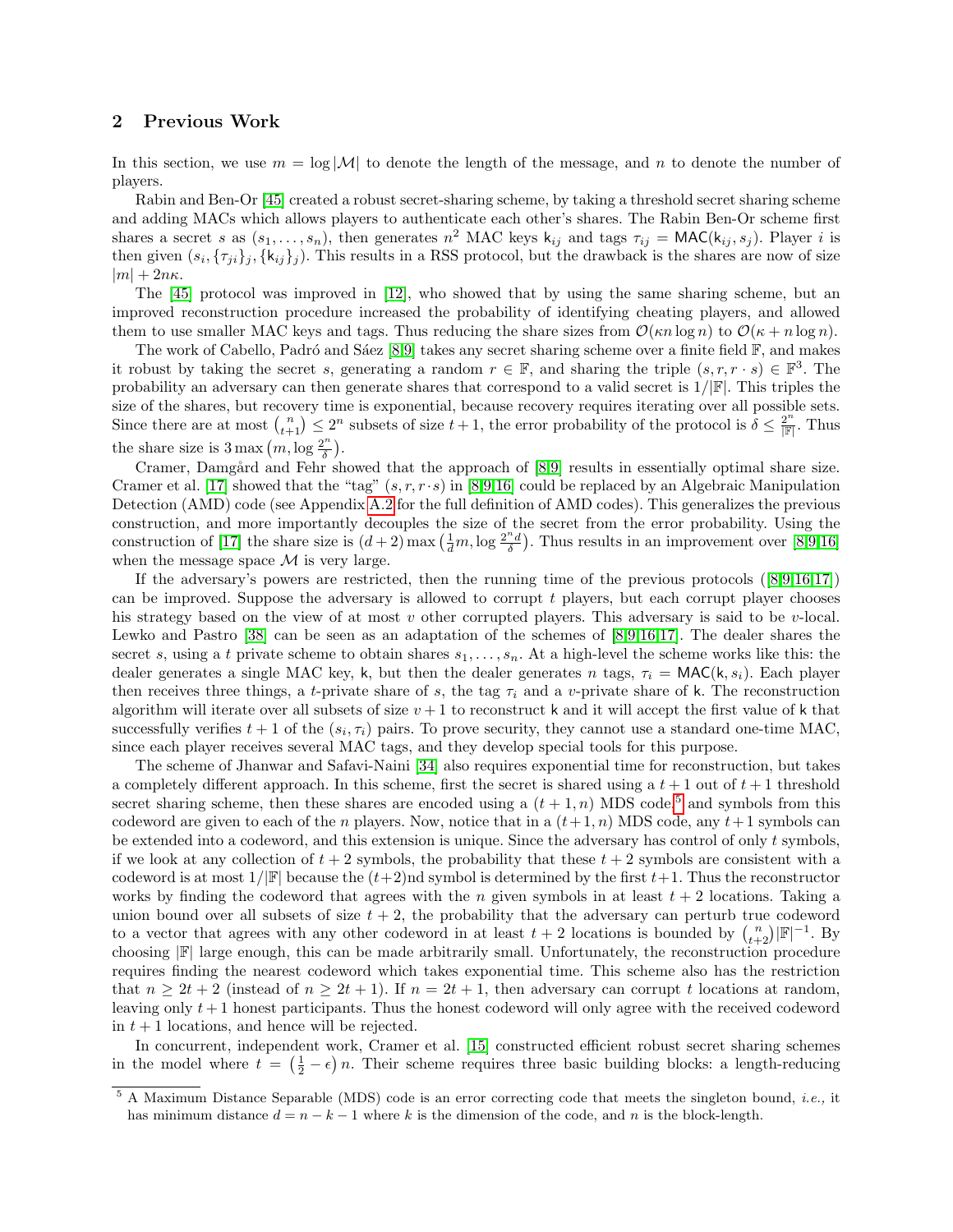universal hash function h, an AMD code, and a list-recoverable error-correcting code ECC. Then their RSS scheme shares a secret, s, by computing  $\mathsf{ECC}(h^{-1}(\mathsf{AMD}(s)))$ , and giving each player one symbol of the resulting codeword. Using the list recovery property of ECC, they can recover a list of potential candidate reconstructions,  $\{y_i\}$ , and using the AMD code, they can identify the correct element from the list. The length-reducing universal hash function  $h$  ensures that even if fewer than  $t$  symbols of ECC provide partial information about the message, the secret s remains statistically hidden from any adversary holding at most  $t$ symbols of  $\mathsf{ECC}(h^{-1}(\mathsf{AMD}(s)))$ . This scheme can share secrets of size  $\mathcal{O}(n+\kappa)$  with shares of size  $\mathcal{O}(1+\kappa/n)$ which is information-theoretically optimal, and asymptotically superior to our construction.

| Scheme                        | <b>Share Size</b>                     | <b>Reconstruction Time</b> | <b>Restrictions</b>                                               |
|-------------------------------|---------------------------------------|----------------------------|-------------------------------------------------------------------|
| [46]                          | $\max(m, \log(n))$                    | polynomial                 | $n > 3t + 1$                                                      |
| [45]                          | $m + \mathcal{O}(\kappa n \log n)$    | polynomial                 |                                                                   |
| $\left[12\right]$             | $m + \tilde{\mathcal{O}}(\kappa + n)$ | polynomial                 |                                                                   |
| [8,9,16]                      | $3\max(m, n + \log(1/\delta))$        | exponential                |                                                                   |
| $[17]$                        | $m + \mathcal{O}(\kappa + n)$         | exponential                |                                                                   |
| [34]                          | $\max(\kappa, m)$                     | exponential                | $n > 2t + 2$                                                      |
| [38]                          | $m + \mathcal{O}(\kappa)$             | polynomial                 | 1-local adversary                                                 |
| $\left\lceil 15 \right\rceil$ | $\mathcal{O}(m/n)$                    | polynomial                 | $t = \left(\frac{1}{2} - \mathcal{O}(1)\right) n, m > n + \kappa$ |
| This Work                     | $m + \tilde{\mathcal{O}}(\kappa)$     | polynomial                 | $t = (\frac{1}{2} - \mathcal{O}(1)) n$                            |

Fig. 1. Comparison of previous RSS schemes. In this n denotes the number of players, t denotes the number of corrupted players,  $\kappa$  denotes the security parameter, and m denotes the bit length of the secret being shared. See Appendix [B](#page-15-0) for a more detailed comparison of the share sizes of the various schemes.

When the reconstruction is required to be perfect, *i.e.*, no failure probability is allowed it is known that  $n \geq 3t + 1$  is a necessary condition, and this bound is achieved by Shamir sharing. Perfectly robust secret sharing has also been studied for more general access structures, and the situation is well understood [\[36,](#page-13-7)[40\]](#page-13-8).

A separate line of work considered t-threshold secret sharing schemes, where a group of t cheating players tries to convince a *single* honest player to accept the wrong share. Thus at reconstruction time, there are only  $t + 1$  players, instead of all n. Since the honest player is outnumbered, there is no way to guarantee correct reconstruction, so the goal of the scheme is simply for the honest player to detect cheating on the part of the other players. This model was introduced by Tompa and Woll [\[47\]](#page-13-2) and further studied in [\[42,](#page-13-9)[43,](#page-13-10)[37,](#page-13-0)[36\]](#page-13-7).

Our work considers the regime  $t = (\frac{1}{2} - \epsilon) n$ . In this regime,  $\epsilon > 0$  can be arbitrarily small, but it is fixed, independent of n and the security parameter  $\kappa$ . In this regime, techniques like share packing [\[25\]](#page-13-11) can be employed to amortize the cost of secure multiparty computation, and many extremely efficient multiparty computation protocols are known [\[19,](#page-12-9)[22](#page-12-10)[,21,](#page-12-11)[20\]](#page-12-12). Protocols for secure multiparty computation in the malicious model immediately yield protocols for RSS, but these protocols are less efficient than the dedicated RSS protocols discussed above.

## 3 Secure message transmission (SMT)

Robust secret sharing is very closely related to the notion of Secure Message Transmission (SMT). In SMT, a sender and receiver are connected via  $n$  independent communication channels. An adversary has control over t out of n of these channels (see Figure [2\)](#page-4-1). The adversary can tamper with information sent over the channels it controls. The problem of secure message transmission (SMT) was formalized by Dolev, Dwork, Waarts and Yung [\[23\]](#page-12-0).

An r-round n-channel SMT protocol has two guarantees. **Privacy:** an adversary eavesdropping on at most t of the channels learns no information about the secret being communicated. Robustness: an adversary tampering with at most t of the channels cannot cause the receiver to receive an incorrect message with probability more than  $\epsilon$ . When  $\epsilon = 0$ , the scheme is called perfect.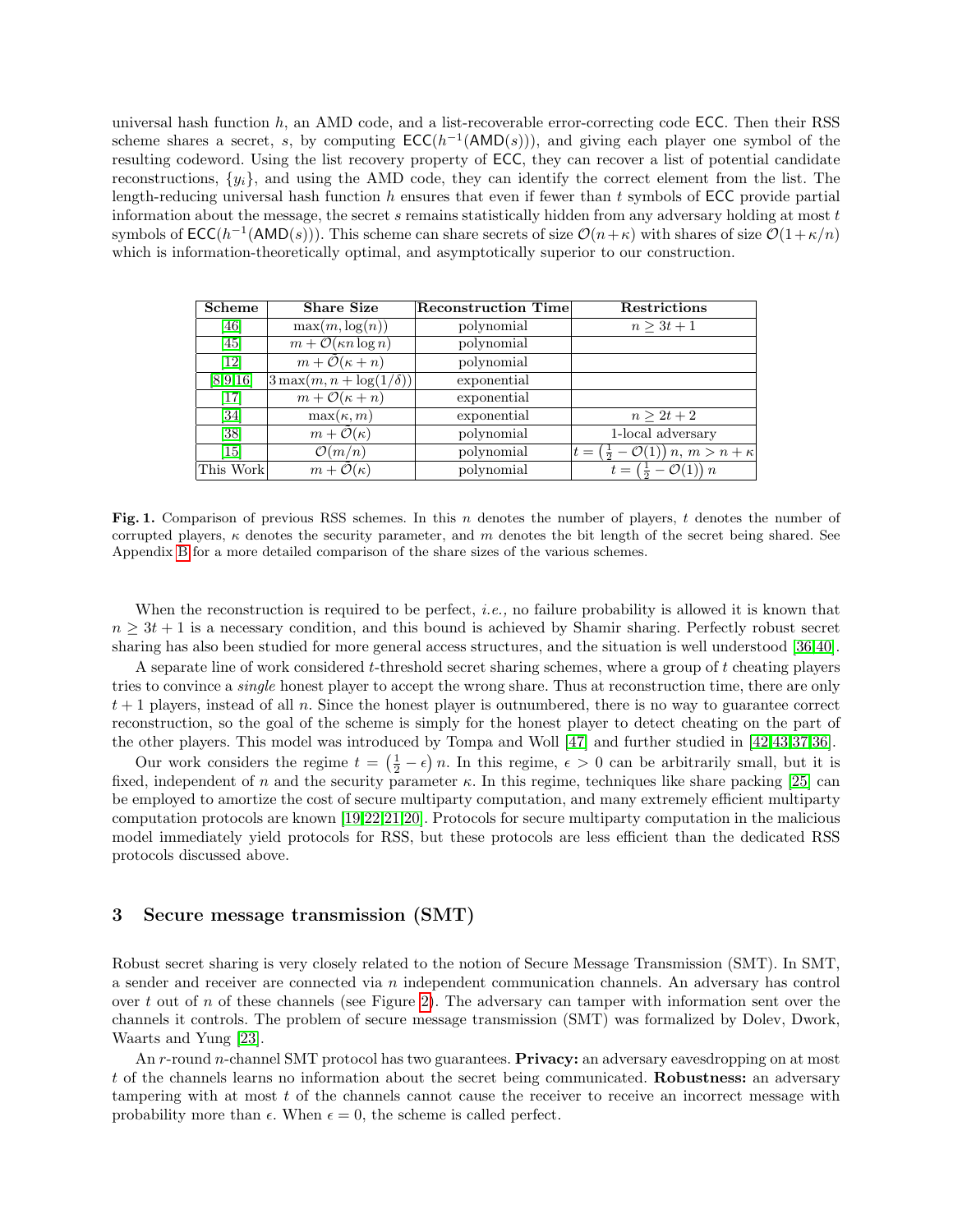

<span id="page-4-1"></span>Fig. 2. An n channel SMT protocol. The sender breaks the message into  $n$  pieces. A computationally unbounded adversary has complete control over  $t$  of the  $n$  channels.

In [\[23\]](#page-12-0) it was shown that  $n \geq 3t + 1$  is necessary and sufficient for perfect one round SMT protocols (using Reed Solomon codes) and  $n \geq 2t + 1$  is necessary and sufficient for perfect two round SMT protocols. Since that time there has been extensive research on SMT protocols [\[28,](#page-13-12)[24,](#page-12-13)[37,](#page-13-0)[40,](#page-13-8)[13,](#page-12-14)[27\]](#page-13-13).

By equating the message sent over channel i to the share given to player i, we can see that a one round SMT protocol is essentially equivalent to an RSS protocol. This equivalence was formalized in [\[37\]](#page-13-0).

Throughout this work, we use the language and terminology of secret sharing, but by the above equivalence, our RSS protocol can also be viewed as an efficient one-round SMT protocol.

#### 4 Preliminaries

#### 4.1 Notation

A function  $\nu(\cdot)$  is called *negligible* if it vanishes faster than the inverse of any polynomial, *i.e.*, for all  $c > 0$ ,  $\nu(n) \in \mathcal{O}(n^{-c})$ . Throughout this work  $\kappa$  will denote a security parameter. For a set X, we will use the notation  $x \leftarrow X$  to denote sampling an element uniformly from X. We use the same notation  $y \leftarrow \mathcal{A}(x)$ to denote the result of running the randomized algorithm  $A$  on input x and obtaining an output. For two distributions,  $X, Y$ , we use  $\Delta(X, Y)$  to denote their statistical distance

$$
\Delta(X, Y) = \frac{1}{2} \sum_{x} |Pr[X = x] - Pr[Y = x]| = \sup_{A} |[Pr[X \in A] - Pr[Y \in A]|
$$

#### <span id="page-4-0"></span>4.2 Secret sharing

Secret-sharing is a multi-party protocol that allows one player, a dealer, to distribute a secret value among a group of participants such that "authorized" subsets of participants can reconstruct the secret, while the shares held by an "unauthorized" reveal nothing about the underlying secret. In this work, we mostly focus on threshold secret sharing schemes, where there is some threshold t, and every subset of participants of size  $t + 1$  is authorized, while every subset of size t (or smaller) is unauthorized. Secret-sharing was introduced by Shamir [\[46\]](#page-13-3) and Blakley [\[5\]](#page-12-1).

**Definition 1 (Secret Sharing).** A pair of randomized algorithms  $(SS, Rec)$  is called an  $(t, n)$ -threshold secret sharing protocol over a message space M if the following properties hold

 $-$  **Privacy:** For any  $s, s' \in \mathcal{M}$ , if  $(s_1, \ldots, s_n) \leftarrow \mathsf{SS}(s, 1^{\kappa})$  and  $(s'_1, \ldots, s'_n) \leftarrow \mathsf{SS}(s', 1^{\kappa})$ , then for all subsets  $A \subset [n]$  with  $|A| \leq t$ , the distributions  $\{s_i\}_{i \in A}$  and  $\{s_i'\}_{i \in A}$  are statistically close, i.e.,

$$
\varDelta(\{s_i\}_{i\in A}, \{s_i'\}_{i\in A})<\nu(\kappa)
$$

for some negligible function  $\nu$ . If  $\nu = 0$ , then the scheme is said to have perfect privacy.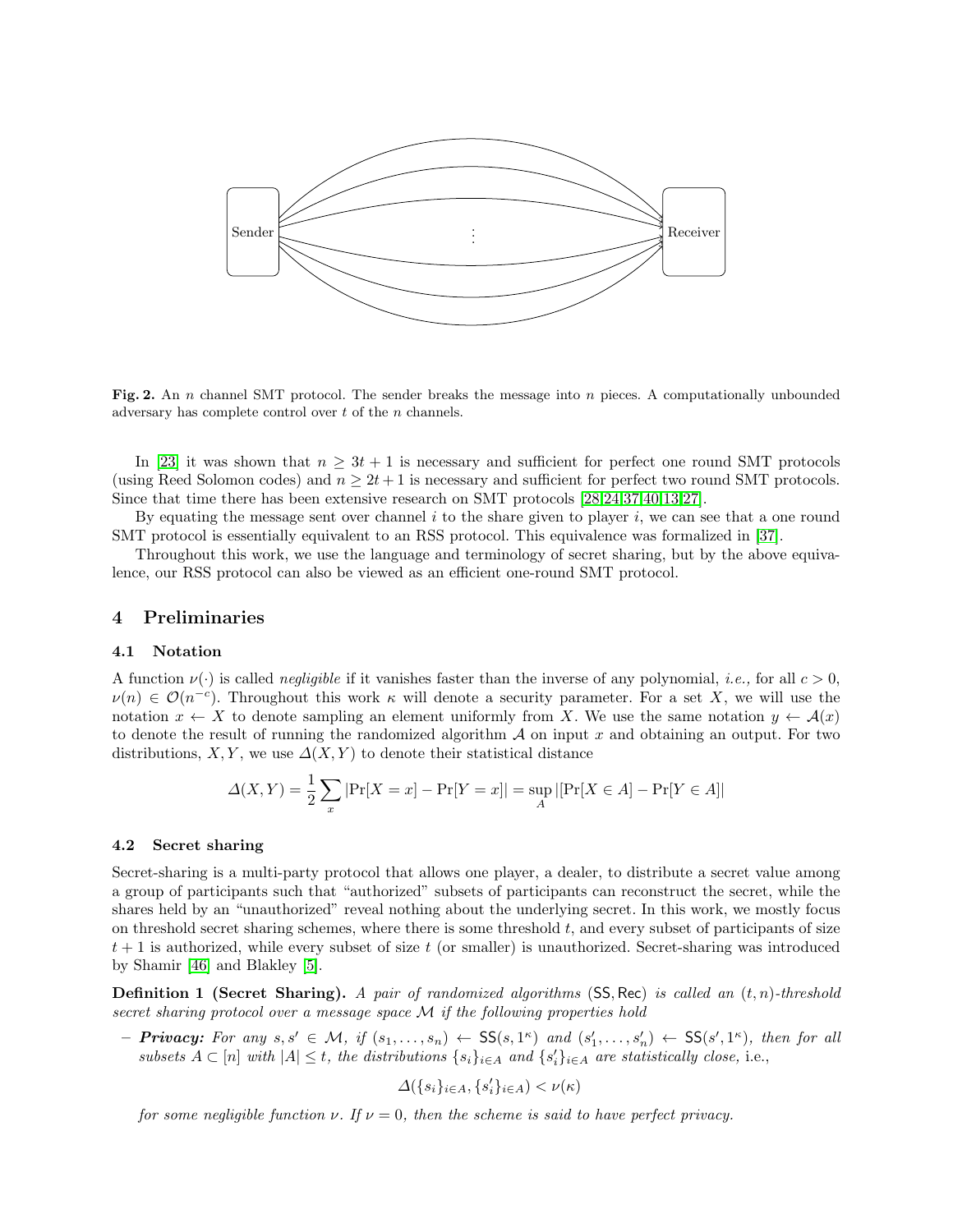**- Reconstructability:** For all subsets  $A \subset [n]$  with  $|A| \ge t+1$ , if  $(s_1, \ldots, s_n) \leftarrow \mathsf{SS}(s, 1^{\kappa})$ , then

$$
\Pr[s = \text{Rec}(A, \{s_i\}_{i \in A})] > 1 - \nu(\kappa)
$$

where the probability is taken over the coins of SS and Rec. If  $\nu = 0$ , then we say the scheme has perfect reconstruction.

**Definition 2 (Ramp Secret Sharing).** A pair of randomized algorithms (SS, Rec) is called an  $(t, g, n, \epsilon)$ threshold secret sharing protocol over a message space M if the following properties hold

 $-$  **Privacy:** For any  $s, s' \in \mathcal{M}$ , if  $(s_1, \ldots, s_n) \leftarrow \mathsf{SS}(s, 1^{\kappa})$  and  $(s'_1, \ldots, s'_n) \leftarrow \mathsf{SS}(s', 1^{\kappa})$ , then for all subsets  $A \subset [n]$  with  $|A| \leq t$ , the distributions  $\{s_i\}_{i \in A}$  and  $\{s_i'\}_{i \in A}$  are statistically close, i.e.,

$$
\varDelta(\{s_i\}_{i\in A}, \{s_i'\}_{i\in A})<\nu(\kappa)
$$

for some negligible function  $\nu$ . If  $\nu = 0$ , then the scheme is said to have perfect privacy. **– Gap Reconstructability:** For all subsets  $A \subset [n]$  with  $|A| \ge t + g$ , if  $(s_1, \ldots, s_n) \leftarrow \mathsf{SS}(s, 1^{\kappa})$ , then

$$
\Pr[s = \text{Rec}(A, \{s_i\}_{i \in A})] > 1 - \nu(\kappa)
$$

where the probability is taken over the coins of SS and Rec. If  $\nu = 0$ , then we say the scheme has perfect reconstruction.

Note that in a ramp scheme, coalitions of between t and  $t+q$  players may be able to learn some information about the secret. One of the most common secret sharing schemes is Shamir Sharing [\[46\]](#page-13-3).

**Definition 3 (Ramp Shamir Sharing).** Fix a finite field  $\mathbb{F}$  with  $|\mathbb{F}| \geq n+g$ , and distinct points  $\{\alpha_1, \dots, \alpha_n\} \in$  $\mathbb{F} \setminus \{\beta_1, \ldots, \beta_q\}.$ 

− **Sharing:** To share a message  $m \in \mathbb{F}^g$ , choose a random polynomial, f, of degree  $t+g-1$  in  $\mathbb{F}[x]$  subject to the constraints that

$$
f(\beta_i) = m_i \text{ for } i = 1, \dots, g
$$

The ith share of will be  $f(\alpha_i) \in \mathbb{F}$ .

- **Reconstruction:** Any  $t + g$  players can reconstruct the polynomial f by interpolation, and recover the secret m.

The t-privacy follows from the fact that if an adversary learns  $t + g$  evaluations of f, then the remaining evaluations remain uniformly distributed.

Many general constructions of secret-sharing schemes exist [\[3,](#page-11-0)[7,](#page-12-15)[4,](#page-12-16)[48,](#page-13-14)[18\]](#page-12-17). Secret sharing schemes for general (non-threshold) access structures have been considered [\[29,](#page-13-15)[31\]](#page-13-16). Secret sharing schemes can be viewed as matroids [\[39\]](#page-13-17) or monotone span programs [\[26](#page-13-18)[,1\]](#page-11-1). A survey of secret sharing schemes can be found in [\[2\]](#page-11-2).

In this work, we focus on robust secret sharing (described in Section [4.3\)](#page-5-0).

## <span id="page-5-0"></span>4.3 Robust Secret Sharing

Threshold secret sharing allows a dealer to distribute a secret among n players so that any t players learn nothing about the secret, but any  $t + 1$  players can reconstruct the secret.

A secret sharing protocol is called robust, if the recovery procedure succeeds (with high probability) even if a coalition of t players maliciously tampers with their shares.

**Definition 4 (RSS).** An n-player secret sharing scheme (SS, Rec) is  $(t, \delta)$ -robust if  $(s_1, \ldots, s_n) \leftarrow SS(s, 1^{\kappa})$ and the following properties hold

 $-$  **Privacy:** For any  $s, s' \in \mathcal{M}$ , if  $(s_1, \ldots, s_n) \leftarrow \mathsf{SS}(s, 1^{\kappa})$  and  $(s'_1, \ldots, s'_n) \leftarrow \mathsf{SS}(s', 1^{\kappa})$ , then for all subsets  $A \subset [n]$  with  $|A| \leq t$ , the distributions  $\{s_i\}_{i \in A}$  and  $\{s_i'\}_{i \in A}$  are statistically close, i.e.,

$$
\varDelta(\{s_i\}_{i\in A}, \{s_i'\}_{i\in A})<\nu(\kappa)
$$

for some negligible function  $\nu$ . If  $\nu = 0$ , then the scheme is said to have perfect privacy.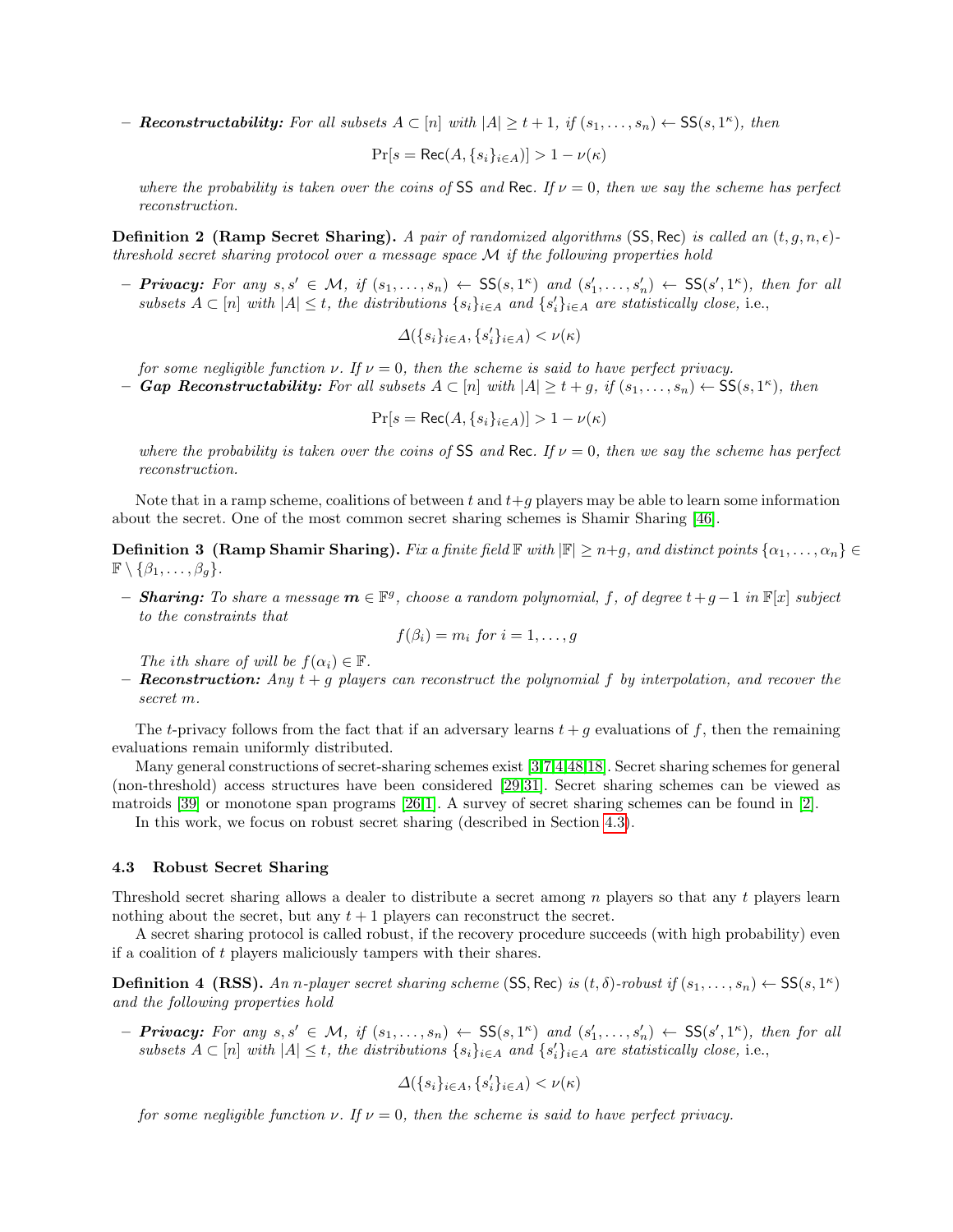$\mathbf{\textit{R}e}$  constructability For all subsets  $A \subset [n]$  with  $|A| \leq t$ , and any adversary  $\mathcal{A}$ , if  $\{s_i'\}_{i \in A} \leftarrow \mathcal{A}(\{s_i\}_{i \in A}, 1^{\kappa})$ , and  $s_i = s'_i$  for  $i \in [n] \setminus A$ , then

$$
\Pr\left[\mathsf{Rec}(s'_1,\ldots,s'_n) \neq s\right] < \delta
$$

Note that unlike Verifiable Secret Sharing (VSS) in RSS schemes the dealer is assumed to be honest.

The primary concern will be the size of the shares and the efficiency of the reconstruction procedure. We also introduce the notion of a nested RSS, which slightly strengthens the notion of an RSS. In a nested RSS reconstruction can succeed even if only a subset of the shares are available at reconstruction time. Thus in a nested RSS scheme,  $t + g$  shares are needed to reconstruct if the shares are all correct, and any collection of  $t + g + (1 - \epsilon)c$  correct shares and  $\epsilon c$ , will also allow reconstruction with failure probability at most  $\delta$ .

**Definition 5 (Nested RSS).** An n-player secret sharing scheme (SS, Rec) is a nested  $(t, g, \delta, \epsilon)$ -robust if it satisfies the following properties:

- $It is a  $(t, g)$  Ramp Secret Sharing Scheme$
- $\mathbf{\textit{R}e}$  constructability For all subsets  $A \subset [n]$  with  $|A| \leq t$ , and any adversary  $\mathcal{A}$ , if  $\{s_i'\}_{i \in A} \leftarrow \mathcal{A}(\{s_i\}_{i \in A}, 1^{\kappa})$ , and  $s_i = s'_i$  for  $i \in [n] \setminus A$ , then for any  $B \subset [n]$  with  $|B| = \ell$ , if  $|A \cap B| < \epsilon (|B| - t - g)$  then
	- $\Pr\left[\mathsf{Rec}(B,\{s_i'\}_{i\in B})\neq s\right]<\delta$

The reconstruction procedure is described from the point of view of a single player. If all players want to reconstruct the secret, they will need to send their shares to each other player, and then separately run the reconstruction procedure. In RSS, because the dealer is assumed to be honest, even if all players want to reconstruct their secret, their is no need for a broadcast channel. If corrupt players send different, malformed shares to each party during reconstruction, the robustness ensures that each honest party will separately reconstruct the correct secret. Unlike the model of Tompa and Woll [\[47\]](#page-13-2), in RSS shares are provided by all players (but dishonest players can provide arbitrary shares to the reconstruction procedure).

Note that because Shamir shares  $(f(\alpha_1), \ldots, f(\alpha_n))$  correspond to a  $[t + 1, n]$  Reed Solomon codeword, and the Reed Solomon code has minimum distance  $n-t$ , the original codeword (and hence the shared secret) can be recovered even if  $\frac{n-t}{2}$  shares are corrupted. Thus Shamir sharing is robust as long as  $\frac{n-t}{2} > t$ , which means  $n > 3t$ . In this situation, robust reconstruction of Shamir shares can be done efficiently using the Berlekamp-Welch algorithm for decoding Reed Solomon codes. This yields the following fact

Fact 1 (Robustness of Shamir Sharing) The Shamir sharing scheme is a  $\left(\left\lfloor \frac{n-1}{3}\right\rfloor,0\right)$  RSS scheme, with shares of size  $\log|\mathcal{M}|$ . The ramp Shamir sharing scheme with gap g is a  $(\lfloor \frac{n-g}{3} \rfloor, 0)$  RSS with shares of size  $\log |\mathcal{M}|/g$ . In fact, the error correcting properties of the Reed Solomon code mean that the ramp Shamir sharing scheme is a  $(t, g, 0, \frac{1}{2})$  nested RSS. This is just the statement that given any  $t + g + \ell$  evaluations, where at most  $\frac{1}{2}\ell$  are erroneous, you can efficiently reconstruct the unique degree  $t + g$  polynomial going through those points.

#### 4.4 Message Authentication Codes (MACs)

Our construction relies on Message Authentication Codes (MACs). MACs take a message and key and output a "tag" that can be used to authenticate the message. Many types of MACs exist, but we only need a onetime MAC. In particular, we require that an adversary without knowledge of the MAC key cannot generate a valid message-tag pair. Note that these MACs are much simpler than the stronger notion of unforgeability under chosen message attack (see Appendix [A.1\)](#page-14-1).

**Definition 6.** A deterministic function MAC is called a  $(K, \mathcal{M}, \delta)$ -MAC if MAC :  $K \times \mathcal{M} \rightarrow \mathcal{T}$  and for all  $\tau \in \mathcal{T}$  and  $m \in \mathcal{M}$ 

$$
\Pr_{\mathbf{k}\leftarrow\mathcal{K}}\left[\mathsf{MAC}(\mathbf{k},m)=\tau\right]<\delta
$$

<span id="page-6-0"></span>These MACs are easy to construct, and for concreteness, we recall a simple construction of secure MACs based on polynomials.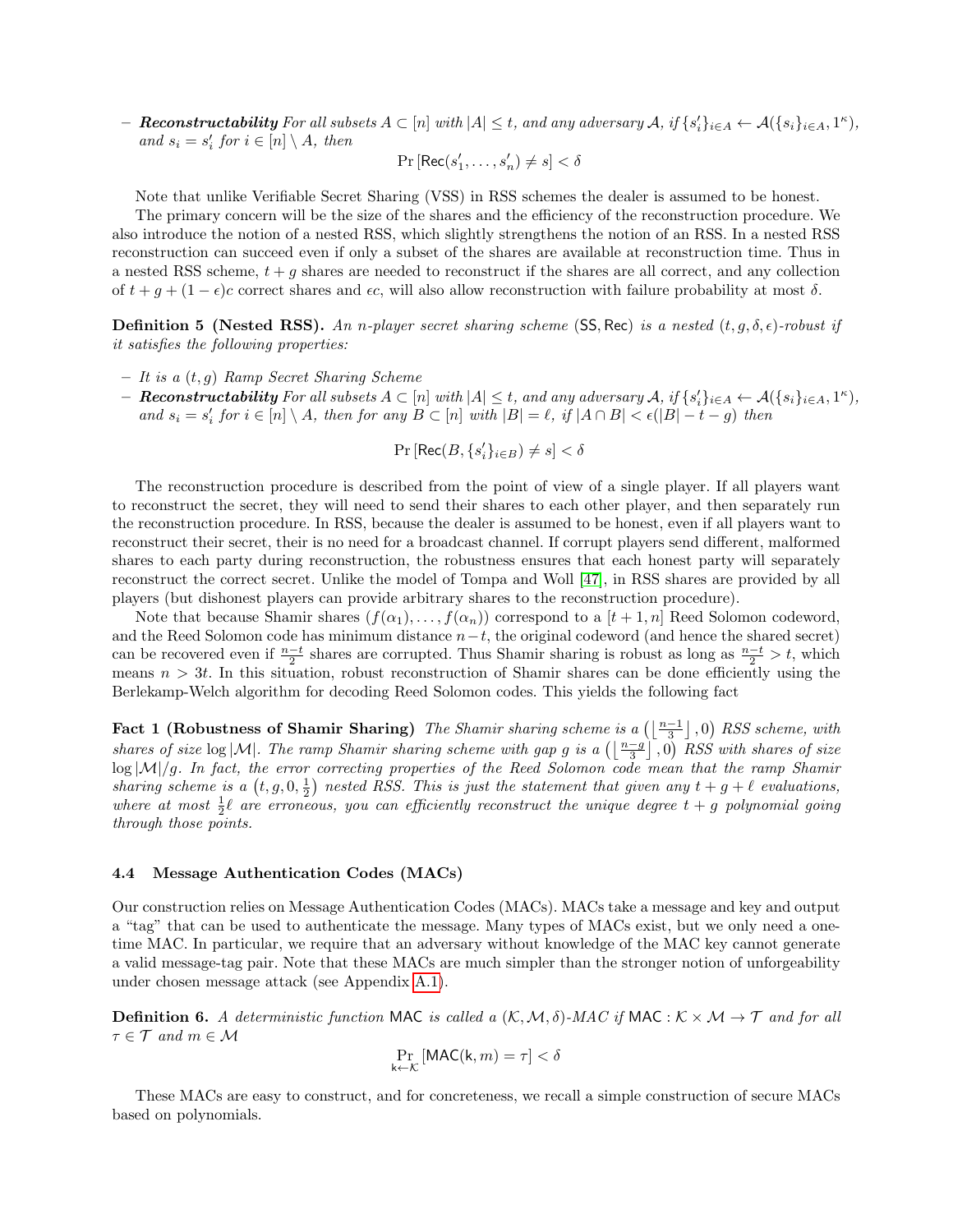**Theorem 2.** Let q be a prime power, and  $\ell > 0$  an integer. Let  $\mathcal{M} = \mathbb{F}_q^{\ell}$  and  $\mathcal{K} = \mathbb{F}_q^2$  and  $\mathcal{T} = \mathbb{F}_q$  then

$$
\text{MAC}((\mathbf{k}_1, \mathbf{k}_2), m) = \sum_{i=1}^{\ell} m_i \mathbf{k}_1^{i} + \mathbf{k}_2
$$

is an  $\left(\mathbb{F}_{q}^{2},\mathbb{F}_{q}^{\ell},\frac{\ell}{q}\right)$ -MAC

*Proof.* For any fixed  $m \in \mathbb{F}_q^{\ell}$  and  $\tau \in \mathbb{F}_q$  define the polynomial

$$
f(x) = x^{\ell} + \sum_{i=1}^{\ell} m_i x^i - k_2 - \tau
$$

Then f is a polynomial of degree at most  $\ell$ , so f has at most  $\ell$  roots in  $\mathbb{F}_q$ . Thus

$$
\Pr_{\mathsf{k}\leftarrow\mathcal{K}}\left[\mathsf{MAC}(\mathsf{k},m)=\tau\right] = \Pr_{\mathsf{k}\leftarrow\mathcal{K}}\left[f(\mathsf{k})=0\right] \le \frac{\ell}{q}
$$

Now, the adversary succeeds in creating a forgery exactly when  $k_1$  is a root of the polynomial f. Since  $k_1$  is uniformly random conditioned on the adversary's view of a single message-tag pair, the adversary succeeds in forging a tag with probability at most  $\frac{\ell}{q}$ .

#### 4.5 Expander graphs

Our construction relies on expander graphs, and in this section we briefly review some basic concepts. See [\[32\]](#page-13-19) for an in-depth survey.

For every d regular graph on n nodes, we can create the  $n \times n$  adjacency matrix A. To normalize A, we divide each entry by  $d$ , to obtain the matrix  $A'$ . The regularity of the graph ensures that each row and column of  $A'$  has weight 1. It is straightforward to check that the all ones vector is an eigenvector of  $A$ with eigenvalue 1, and all other eigenvectors have eigenvalue bounded by 1 in absolute value. The algebraic expansion of the graph is determined by the size of the second largest eigenvector of A' denoted  $\lambda$ .

A d regular graph, G with n nodes is called an algebraic expander with expansion  $\lambda$  if  $\lambda$  is the absolute value of the second largest eigenvalue of the normalized adjacency matrix of G. Thus  $0 \leq \lambda \leq 1$ , and the closer  $\lambda$  is to zero, the better the *expansion* of G.

One of the important properties of expanders is that for any subsets of nodes, S and T, of size  $\mathcal{O}(n)$ , the number of edges between S and T is essentially the expected value  $\frac{d|S||T|}{n}$ . This is formalized in the Expander Mixing Lemma.

Lemma 1 (Expander Mixing Lemma). Let G be a d-regular expander on n vertices with normalized second eigenvalue  $\lambda$ . For any sets of vertices,  $S, T, in G$ 

$$
\left| E(S,T) - \frac{d}{n}|S||T| \right| < \lambda d\sqrt{|S||T|}
$$

Where  $E(S,T)$  denotes the number of edges between S and T.

An expander graph is called a Ramanujan graph if  $\lambda < \frac{2}{\sqrt{2}}$  $\frac{d}{d}$ . See [\[41\]](#page-13-20) for a survey of Ramanujan graphs. Our RSS protocol will identify each of the n players with nodes in an expander graph, and each player will be relied upon to check the shares of his neighbors.

## 5 Construction

In this section, we explain in detail our new RSS protocol. Previous RSS protocols used MACs to allow each participant to check the shares provided by other participants in the reconstruction phase. These MACs provide robustness, but the overhead of sharing a collection of MACs causes a blowup in the size of the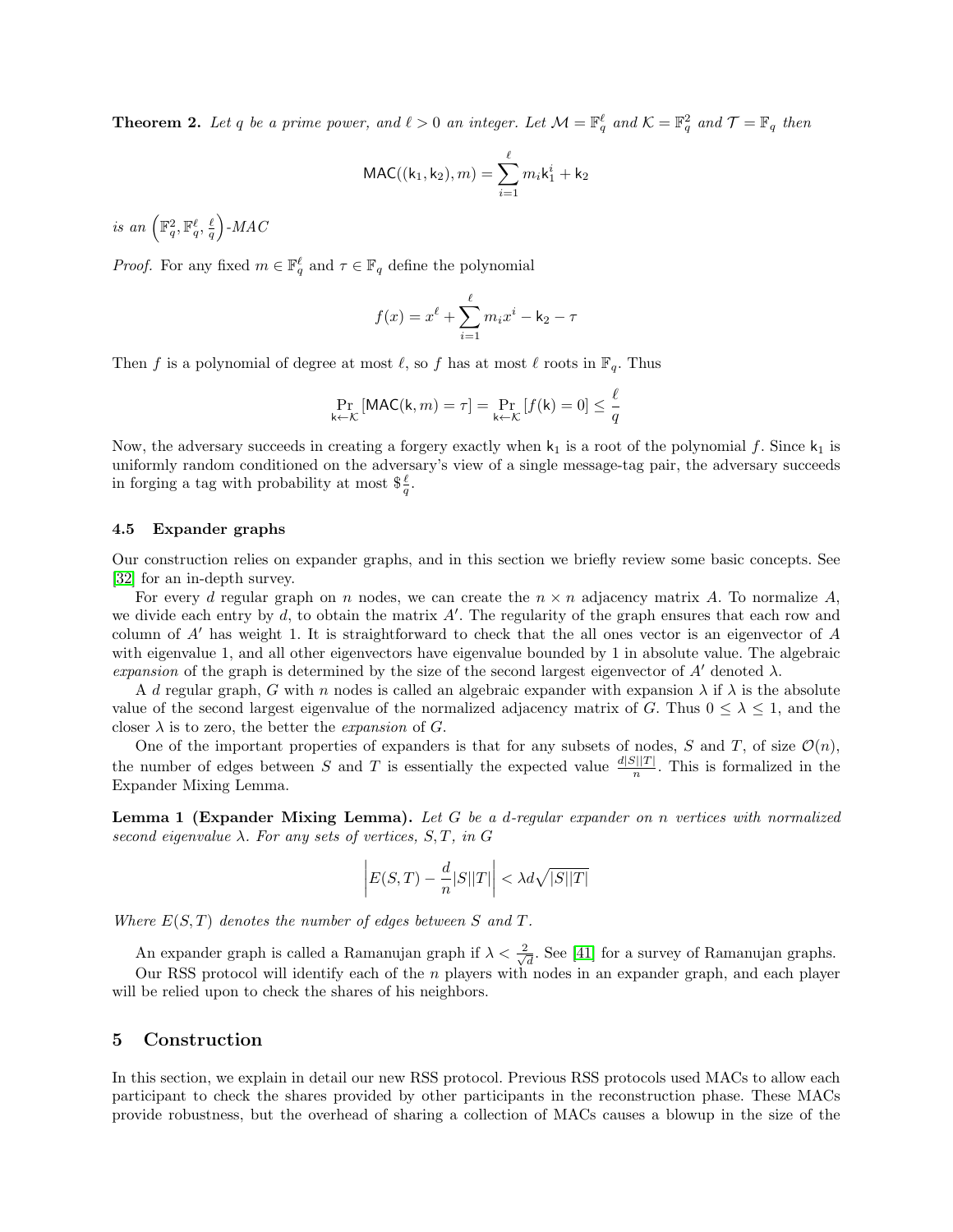shares held by each player. In the protocol of Rabin and Ben-Or, each party receives a MAC of each other player's share. Since the MAC has keys and tags of size  $\mathcal{O}(\kappa)$ , the share size blows up by  $\mathcal{O}(n\kappa)$ . Cevallos et al., showed that the MAC keys and tags could be reduced from size  $\mathcal{O}(\kappa)$  to  $\mathcal{O}(\log n)$  by using a more complex recovery procedure. This reduced the overhead to  $\mathcal{O}(n+\kappa)$ . In both protocols, each player maintains a MAC to check every other player's share. When everyone checks everyone else, a blowup of  $\mathcal{O}(n)$  is inevitable.

In this work, we change the paradigm, and each player only checks a constant number of other players. In particular, we consider an  $d$  regular graph on  $n$  nodes, and we associate each node of the graph with one of the n players. Then each player will only check its d neighbors in the graph. Thus each player will only have to maintain d MAC keys and tags. When tags are of size  $\mathcal{O}(\kappa)$ , this results in an overhead of  $\mathcal{O}(d\kappa)$ (instead of  $\mathcal{O}(n\kappa)$ ). Because constant degree expanders exist, we can choose d to be a constant, independent of n. An exact choice of parameters is deferred until later in this section.

Intuitively, there are many reasons for distributing MAC keys and tags according to the edges of an expander graph. First, because the degree is low, each player (node) must store only a small (constant) number of keys and tags. Second, if the graph is a vertex expander then any (small) set of malicious players (nodes) will be connected to an even larger set of honest players, who will attempt to validate the shares provided by the malicious nodes.

The idea of having computations performed by small "committees" dates back to Bracha [\[6\]](#page-12-18), and has been used in a variety cryptography constructions including MPC [\[31\]](#page-13-16) and SMT  $[24]^{6}$  $[24]^{6}$  $[24]^{6}$  $[24]^{6}$ . The idea of distributing keys according to expander graphs has also been used to reduce storage complexity in key predistribution schemes for wireless sensor networks [\[30,](#page-13-21)[10](#page-12-19)[,35\]](#page-13-22).

Since each player only checks a small number of other players, the recovery algorithm has to be adapted to ensure that no coalition of  $t$  malicious parties can succeed in fooling the honest players into accepted mangled shares.

Let G be a d-regular graph, and let  $\Gamma(i)$  denote the set of d players that are neighbors of player i. Let MAC :  $K \times M \rightarrow T$  a  $(K, M, \delta')$ -MAC. Our proposed scheme is presented in Figure [3.](#page-8-1)

#### To share a secret,  $s \in \mathcal{M}$ :

- Share s using a  $(t, g, \delta_0, \epsilon_0)$  nested RSS (SS<sub>0</sub>, Rec<sub>0</sub>). Let  $(s_1, \ldots, s_n) \leftarrow SS_0(s, 1^{\kappa})$  be the resulting shares. – For each  $i \in [n]$  and  $j \in \Gamma(i)$  generate a MAC key,  $k_{ij} \leftarrow \mathcal{K}$ , and create the tag

 $\tau_{ij} = \text{MAC}(k_{ij}, s_j)$ 

– Give player *i* the share  $s_i$  and the tags  $\{k_{ij}, \tau_{ji}\}_{i \in \Gamma(i)}$ 

To reconstruct a secret from shares  $\{s_i, \{k_{ij}, \tau_{ji}\}_{j \in \Gamma(i)}\}_i$ 

- Initialize  $G = \emptyset$ .
- $-$  For each  $i \in [n]$ , if  $|\{j : \text{MAC}(k_{ij}, s_j) = \tau_{ij}\}| > \frac{d}{2}$ , then **G** = **G** ∪ {*i*}.
- Discard all indices  $i \in [n] \setminus G$ , and use the recovery algorithm Rec<sub>0</sub> of the  $(t, g, \delta_0, \epsilon_0)$  nested RSS scheme to recover s, from the indices in G.

#### <span id="page-8-1"></span>Fig. 3. Robust Secret Sharing from Expander Graphs

<span id="page-8-0"></span><sup>&</sup>lt;sup>6</sup> In the work of Fitzi et al. the "committees" are not constructed according to nodes in an expander graph, but instead every committee of size d is constructed, resulting  $n^d$  committees of the n underlying players. Fitzi et al. are primarily concerned with Perfectly Secure Message Transmission, and so their construction requires two rounds of communication (a message from receiver to sender, and then a message from sender to receiver). By contrast, when viewed as a message transmission scheme, our construction has only one round, but has a negligible probability of failure.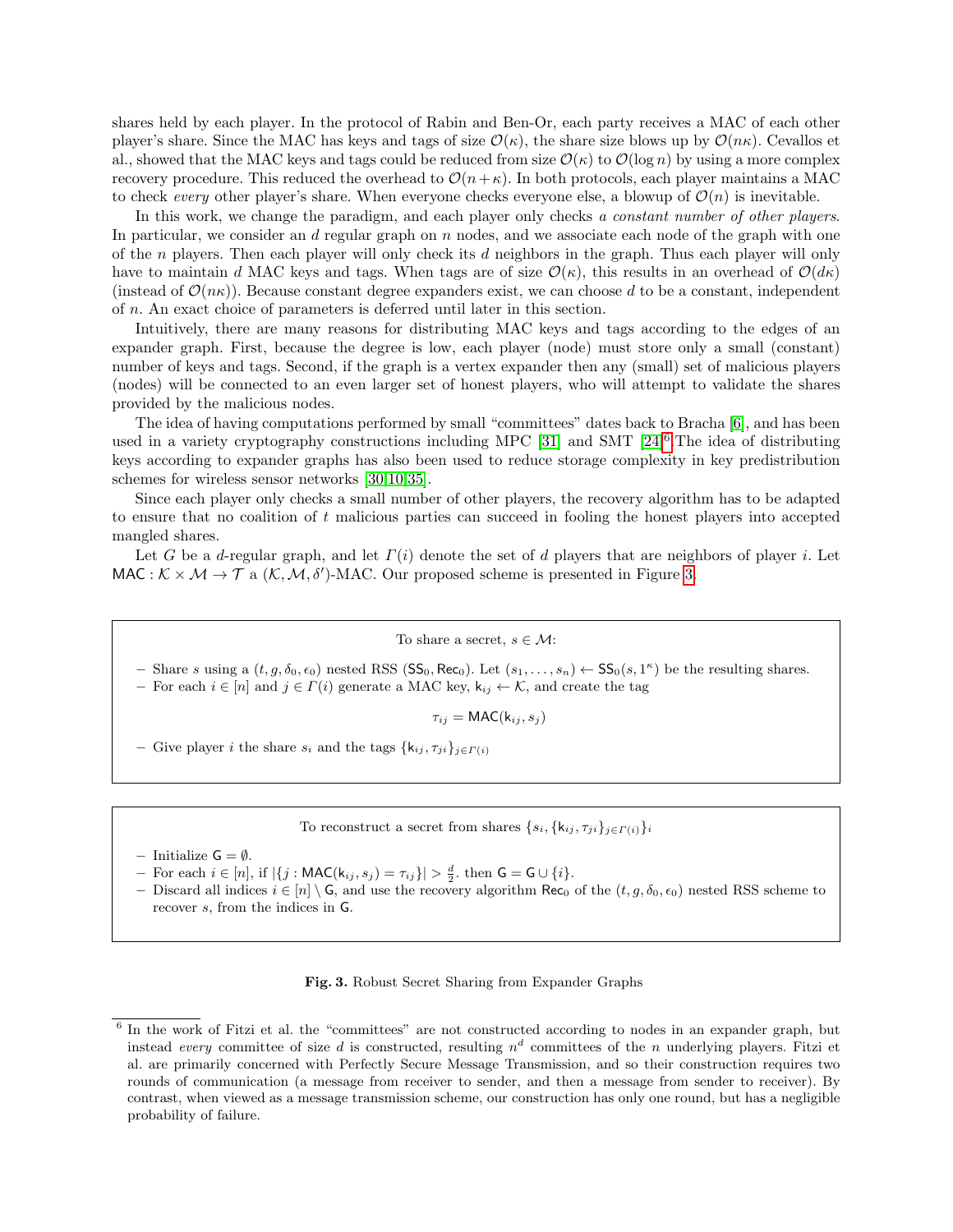#### 5.1 Expander Construction

<span id="page-9-0"></span>Let G be a d-regular expander on n vertices with normalized second eigenvalue  $\lambda$ .

**Theorem 3.** If  $(SS_0, Rec_0)$  is a nested  $(\left(\frac{1}{2} - \epsilon\right)n, g, \delta_0, \epsilon_0)$  RSS with share size  $s_0$  and G is a d-regular graph on n vertices with normalized second eigenvalue  $\lambda < \sqrt{\frac{\epsilon^3 \epsilon_0}{(\frac{1}{2}-\epsilon)(1-\epsilon_0)}}$  then the scheme described in Figure [3](#page-8-1) is  $a\left(\frac{1}{2}-\epsilon\right)$  n-robust secret sharing scheme with error probability  $nd\delta' + \delta$  and share size

$$
\mathsf{s}_0 + d\left(\log|\mathcal{T}| + \log|\mathcal{K}|\right)
$$

*Proof.* Let B be the set of indices corrupted by the adversary, thus  $|B| = t$ .

Notice that if player i is corrupted, and player  $j$  is honest, the probability that the adversary can generate a share  $s'_i$  and tag  $\tau'_{ji} = \text{MAC}(k_{ji}, s'_i)$  is at most  $\delta'$  by the security of the MAC.

Thus with probability at least  $1 - nd\delta'$  the adversary fails to generate a single forged tag. Throughout the rest of the argument, we will condition on the event that adversary fails to generate a single forged tag.

Let G be the set of indices where at least  $\frac{d}{2} + 1$  tags verify (described in the reconstruction procedure in Figure [3\)](#page-8-1). Recall that B is the set of corrupted players.

Let

$$
M_1 = (G \cup B)^c
$$
 and  $M_2 = G \cap B$ 

Thus  $M_1$  is the set of honest players (incorrectly) rejected by the reconstruction procedure and  $M_2$  is the set of dishonest players accepted by the reconstruction procedure.

The RSS scheme  $(SS_0, Rec_0)$  can recover from an  $\epsilon_0$  fraction of errors, Thus the reconstruction procedure will succeed if

$$
|\mathsf{M}_2| < \epsilon_0 \left( |\mathsf{G}| - t - g \right)
$$

Now, we have

$$
|G| = \underbrace{n-|B|}_{\text{with } I} \quad - \underbrace{|M_1|}_{\text{with } I} \quad + \underbrace{|M_2|}_{\text{with } I}.
$$

 $#$  honest players  $#$  honest players rejected  $#$  dishonest players accepted

Thus the reconstruction succeeds if

$$
|M_2| < \epsilon_0 \left( n - t - g - |B| - |M_1| + |M_2| \right)
$$

Which is equivalent to

$$
\frac{1-\epsilon_0}{\epsilon_0} |M_2| + |M_1| < n - |B| - t - g
$$

Since  $\epsilon_0 < \frac{1}{2}$ , a sufficient condition for recovery is

$$
\frac{1-\epsilon_0}{\epsilon_0} \left( |M_1 \cup M_2| < n - |B| - t - g \right)
$$

Let  $M = M_1 \cup M_2$  be the set of players incorrectly classified in the reconstruction phase. For a player to be incorrectly classified, at least  $d/2$  of its neighbors must have provided an incorrect MAC, thus

$$
M \subset \{i : | \Gamma(i) \cap B | > d/2\}
$$

Thus  $E(M, B) \geq \frac{d}{2}|M|$ . On the other hand, the Expander Mixing Lemma states that

$$
|E(\mathsf{M},\mathsf{B})|\leq \frac{d}{n}|\mathsf{M}||\mathsf{B}|+\lambda d\sqrt{|\mathsf{M}||\mathsf{B}|}
$$

Thus

$$
\frac{|M|}{2} \le \frac{|M||B|}{n} + \lambda \sqrt{|M||B|}
$$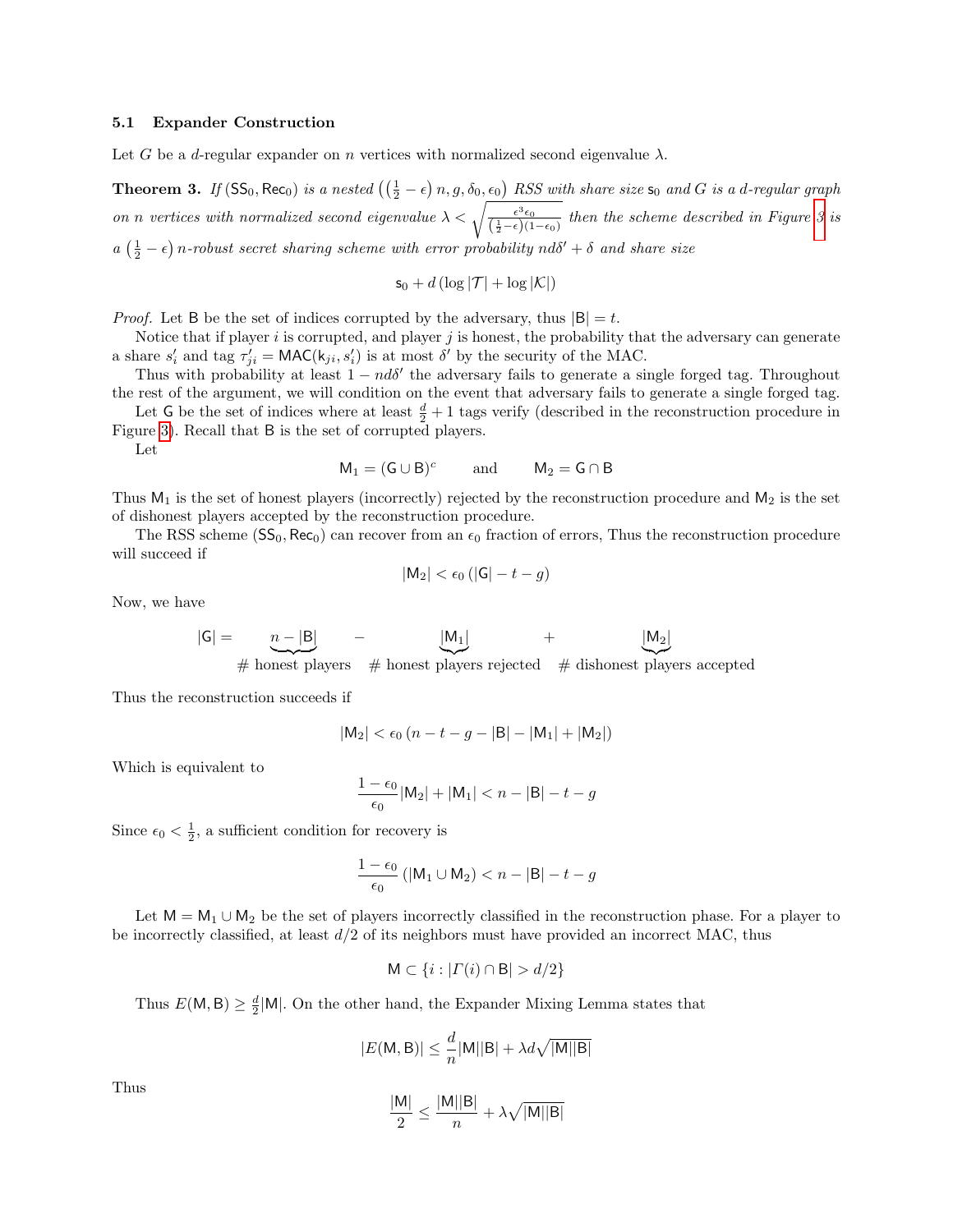Rearranging, we have

$$
|\mathsf{M}| < \frac{\lambda^2 |\mathsf{B}|}{\left(\frac{1}{2} - \frac{|\mathsf{B}|}{n}\right)^2}
$$

Thus reconstruction succeeds if

$$
\frac{1 - \epsilon_0}{\epsilon_0} \left( \frac{\lambda^2 |\mathsf{B}|}{\left(\frac{1}{2} - \frac{|\mathsf{B}|}{n}\right)^2} \right) < n - |\mathsf{B}| - t - g
$$

When  $t = |\mathsf{B}| = (\frac{1}{2} - \epsilon) n$ , then this means the reconstruction succeeds if

$$
\frac{1-\epsilon_0}{\epsilon_0} \left( \frac{\lambda^2 \left( \frac{1}{2} - \epsilon \right) n}{\epsilon^2} \right) < 2\epsilon n - g
$$

If  $g < \epsilon n$ , then a sufficient condition is

$$
\lambda^2 < \frac{\epsilon^3 \epsilon_0}{\left(\frac{1}{2} - \epsilon\right) \left(1 - \epsilon_0\right)}
$$

If G is a Ramanujan graph, then  $\lambda < \frac{2}{\sqrt{2}}$  $\frac{d}{dt}$ , so it suffices to take  $d > \frac{4(\frac{1}{2} - \epsilon)(1 - \epsilon_0)}{\epsilon^3 \epsilon_0}$ 

Thus for this choice of d reconstruction will succeed unless the adversary successfully forges a tag (which happens with probability at most  $nd\delta'$  or the inner recovery algorithm Rec<sub>0</sub> fails (which happens with probability at most  $\delta$ ).

Although many infinite families of explicit Ramanujan graphs are known, explicit Ramanujan graphs are not known for all  $n, d$  pairs, which limits the applicability of the above construction. In the next section, we show that the same construction holds (with high probability) for a random graph.

#### 5.2 Random Graphs

It is well-known that a random  $d$ -regular graph will be an expands. In particular, [\[44\]](#page-13-23) shows that a random  $d$ regular graph has  $\lambda < 2\sqrt{d-1}+1$  asymptotically almost surely. This does not allow us to apply the scheme in Figure [3](#page-8-1) directly, however, because that analysis does not give an explicit bound on the probability the graph fails to be an expend (only that it tends to zero as  $n \to \infty$ ).

It is straightforward to show, however, that if the underlying graph is chosen at random, our construction still has only a negligible failure probability, where now the failure probability is taken over the internal randomness of the sharing algorithm, the internal randomness of the adversary and the choice of graph.

Using a random graph has the drawback that reconstruction algorithm needs to be told the graph structure in order to successfully reconstruct the secret.

#### 5.3 Instantiations

Throughout this section, we use a standard MAC (see Theorem [2\)](#page-6-0), that has keys and tags of length  $\log q$ , messages of length  $\ell \log q$  and security  $\delta' = \frac{\ell}{q}$ .

<span id="page-10-0"></span>Corollary 1 (Using Shamir Sharing). Instantiating our schemes with  $(SS_0, Rec_0)$  as Shamir Sharing, which is a  $(t, 1, 0, \frac{1}{2})$  nested RSS,  $(\left(\frac{1}{2} - \epsilon\right)n, \delta)$ -secure RSS scheme with shares of size

$$
\log |\mathcal{M}| + \frac{4}{\epsilon^3}\log \frac{3n\log |\mathcal{M}|}{\epsilon^3 \delta}
$$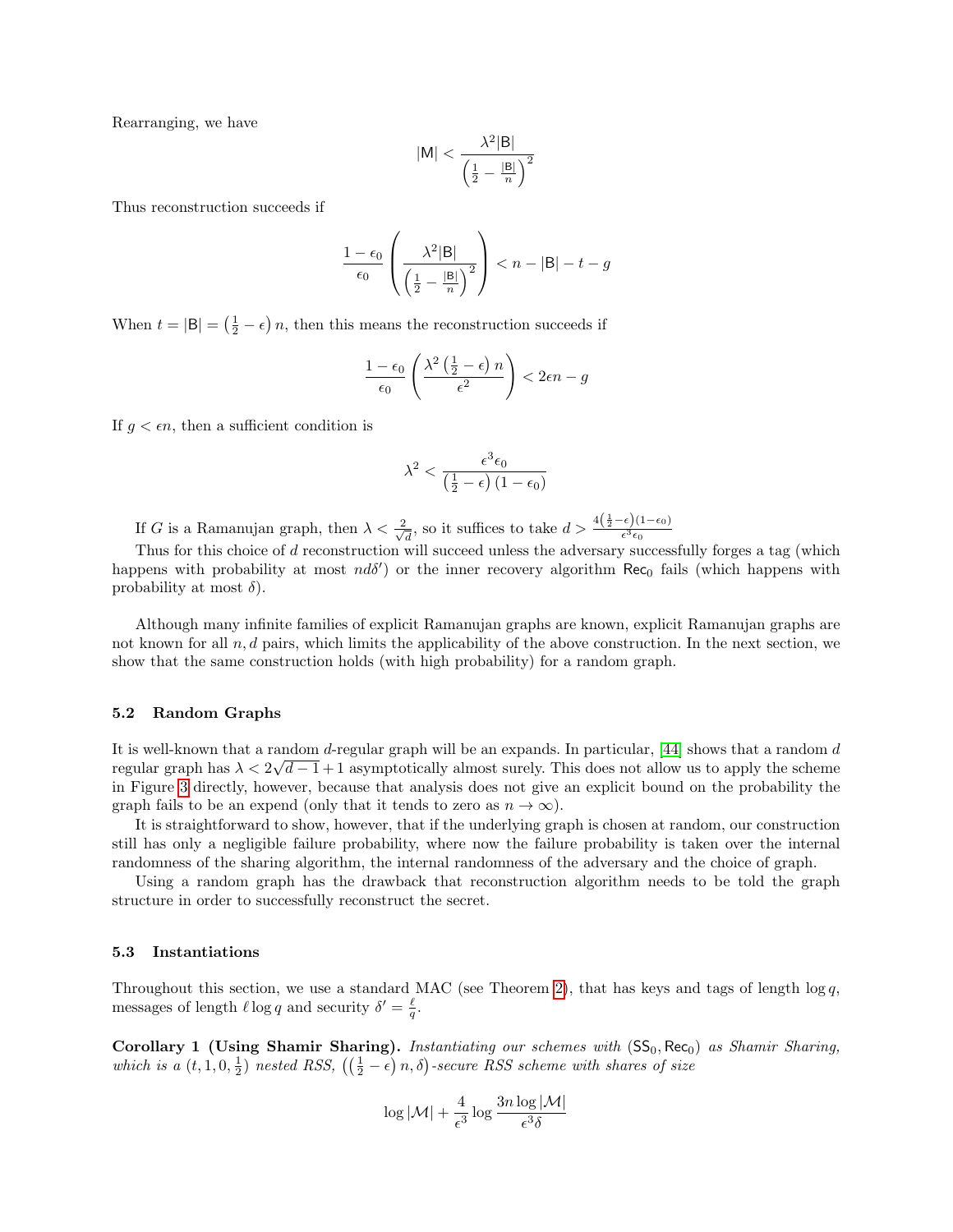Proof. Thus shares are of size

$$
s_0+d(\log |\mathcal{T}|+\log |\mathcal{K}|)
$$

For Theorem [3](#page-9-0) we need  $d > \frac{4(\frac{1}{2}-\epsilon)(1-\epsilon_0)}{\epsilon^3\epsilon_0}$  Since  $\epsilon_0 = \frac{1}{2}$ , this becomes  $d > \frac{4(\frac{1}{2}-\epsilon)}{\epsilon^3}$ . Thus it suffices to choose  $d > \frac{2}{\epsilon^3}$ .

Since we need  $\delta' < \frac{\delta}{nd} < \frac{\delta \epsilon^3}{2n}$ , in our MAC, we need  $q > \frac{2n\ell}{\epsilon^3 \delta}$ . The MAC supports messages of length  $\ell$  log q, and the shares being signed are of size  $s_0$ , thus  $\ell < s_0$ , and it suffices to take  $q = \frac{2n s_0}{\epsilon^3 \delta}$ . In the Shamir Sharing scheme  $s_0 = \log |\mathcal{M}|$ , so this results in shares of size

$$
\log |\mathcal{M}| + \frac{4}{\epsilon^3}\log \frac{3n\log |\mathcal{M}|}{\epsilon^3 \delta}
$$

Comparing this to [\[12\]](#page-12-5), which has shares of size

$$
\log |\mathcal{M}| + 12 \log \frac{1}{\delta} + 3n \left( \log(t+1) + \log \log |\mathcal{M}| + 3 \right)
$$

Our new scheme has shares of size

$$
\log |\mathcal{M}| + \frac{4}{\epsilon^3} \log \frac{1}{\delta} + \frac{4}{\epsilon^3} \left( \log 3n + \log \log |\mathcal{M}| + \log \frac{1}{\epsilon^3} \right)
$$

In particular, when  $\epsilon = \mathcal{O}(1)$ , we have an overhead of  $\mathcal{O}\left(\log \frac{1}{\delta}\right)$  instead of  $\mathcal{O}\left(\log \frac{1}{\delta} + n\right)$  as in [\[12\]](#page-12-5).

Note that in the extreme case,  $n = 2t + 1$ , then  $\epsilon = \frac{1}{2n}$ , and since  $d > \frac{2}{3\epsilon^3}$ , our scheme would require  $\mathcal{O}(n^3)$  tags per share, which is worse than existing schemes [\[45,](#page-13-1)[12\]](#page-12-5).

We can improve these bounds slightly by moving to Ramp Shamir Sharing

Corollary 2 (Using Ramp Shamir Sharing). For any  $g < \epsilon n$ , we reduce  $s_0$  to  $\log|M|/g$ , and so the size of the shares becomes

$$
\frac{\log |\mathcal{M}|}{g} + \frac{4}{\epsilon^3} \log \frac{3n \log |\mathcal{M}|}{g \epsilon^3 \delta}
$$

Using secret sharing schemes based on Cramer and Chen's ramp-based secret sharing scheme based on algebraic-geometry codes [\[14\]](#page-12-20), we can reduce the share size to  $\mathcal{O}\left(\frac{\log n}{\epsilon^3}\right)$ .

## 6 Conclusion

In this work, we give the first RSS protocol with efficient reconstruction and shares of size  $\mathcal{O}(\kappa)$ . Our protocol works by treating each of the  $n$  players as a node in a d-regular expander graph, and having each player check only its d neighbors. This diverges from previous protocols [\[45,](#page-13-1)[12\]](#page-12-5) where each player must check all other players in the protocol. Since expander graphs exist with extremely low degree exist, our protocol makes significant gains in share size and complexity of reconstruction. In fact, when the number of malicious parties is  $t = (\frac{1}{2} - \epsilon) n$ , for an constant  $\epsilon > 0$ , our protocol achieves essentially the optimal share size. Unfortunately, when  $n = 2t + 1$ , then  $\epsilon = \mathcal{O}\left(\frac{1}{n}\right)$  and our scheme is outperformed by existing schemes. It remains an interesting open question whether there exist RSS schemes that can maintain  $\mathcal{O}(\kappa)$  overhead when  $n = 2t + 1$ .

### References

- <span id="page-11-1"></span>1. Amos Beimel. Secure schemes for secret sharing and key distribution. PhD thesis, Technion, 1996.
- <span id="page-11-2"></span>2. Amos Beimel. Secret-Sharing Schemes: A Survey. In YeowMeng Chee, Zhenbo Guo, San Ling, Fengjing Shao, Yuansheng Tang, Huaxiong Wang, and Chaoping Xing, editors, *Coding and Cryptology*, volume 6639 of *Lecture* Notes in Computer Science, pages 11–46. Springer Berlin Heidelberg, 2011.
- <span id="page-11-0"></span>3. Josh Benaloh and Jerry Leichter. Generalized Secret Sharing and Monotone Functions. In Shafi Goldwasser, editor, Advances in Cryptology CRYPTO' 88, volume 403 of Lecture Notes in Computer Science, pages 27–35. Springer New York, 1988.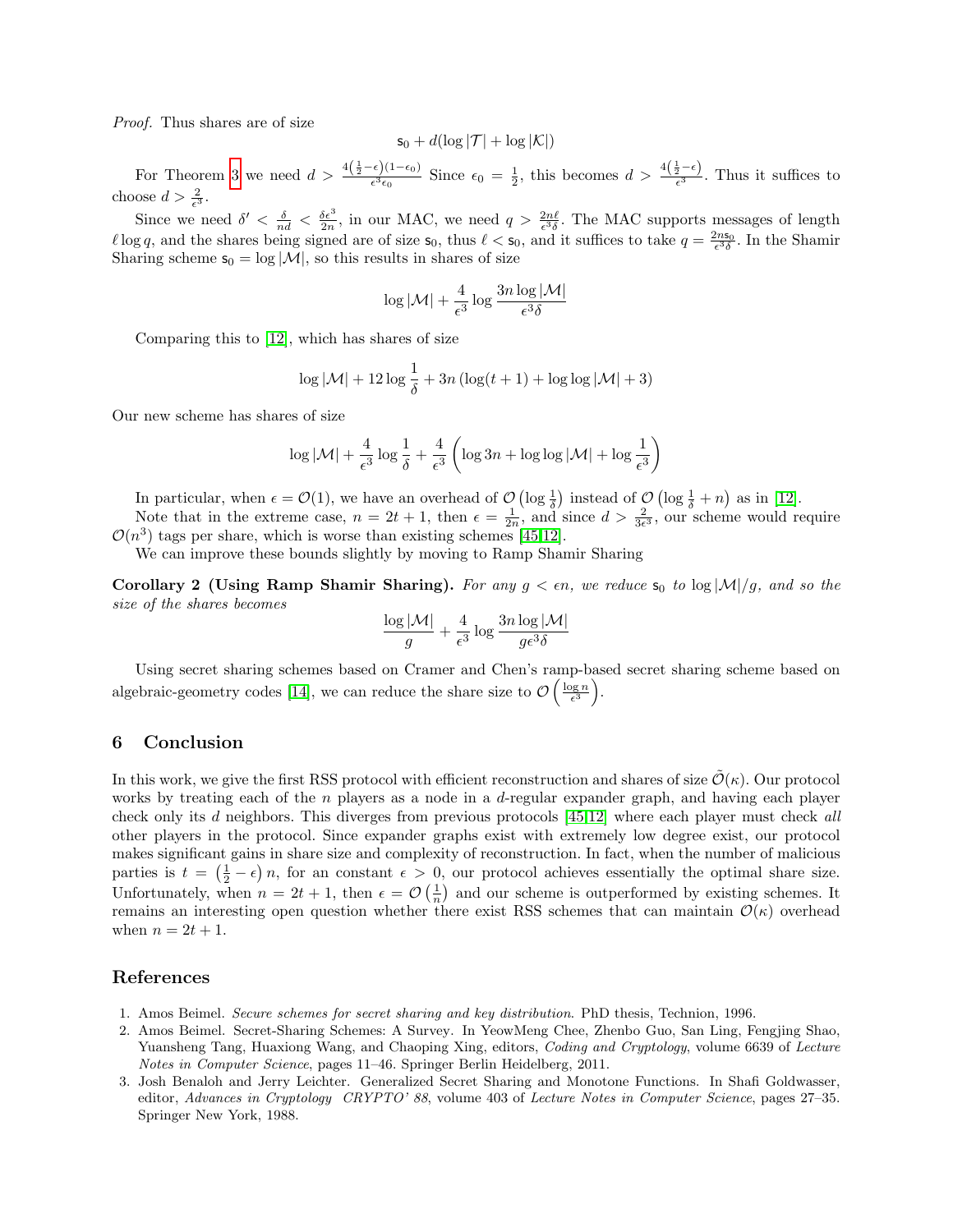- <span id="page-12-16"></span>4. Michael Bertilsson and Ingemar Ingemarsson. A construction of practical secret sharing schemes using linear block codes. In Jennifer Seberry and Yuliang Zheng, editors, Advances in Cryptology AUSCRYPT '92, volume 718 of Lecture Notes in Computer Science, pages 67–79. Springer Berlin Heidelberg, 1993.
- <span id="page-12-1"></span>5. G. R. Blakley. Safeguarding cryptographic keys. In Managing Requirements Knowledge, International Workshop on, volume 0, page 313, Los Alamitos, CA, USA, December 1979. IEEE Computer Society.
- <span id="page-12-18"></span>6. Gabriel Bracha. An o(log n) expected rounds randomized byzantine generals protocol. J. ACM, 34(4):910–920, October 1987.
- <span id="page-12-15"></span>7. Ernest F. Brickell. Some Ideal Secret Sharing Schemes. In Jean-Jacques Quisquater and Joos Vandewalle, editors, Advances in Cryptology EUROCRYPT '89, volume 434 of Lecture Notes in Computer Science, chapter 45, pages 468–475. Springer Berlin Heidelberg, Berlin, Heidelberg, May 1989.
- <span id="page-12-2"></span>8. Sergio Cabello, Carles Padró, and Germán Sáez. Secret sharing schemes with detection of cheaters for a general access structure. In Gabriel Ciobanu and Gheorghe Păun, editors, Fundamentals of Computation Theory, volume 1684, pages 185–194, Berlin, Heidelberg, 1999. Springer Berlin Heidelberg.
- <span id="page-12-8"></span>9. Sergio Cabello, Carles Padró, and Germán Sáez. Secret Sharing Schemes with Detection of Cheaters for a General Access Structure. Designs, Codes and Cryptography, 25(2):175–188, 2002.
- <span id="page-12-19"></span>10. S A Camtepe, B Yener, and M Yung. Expander Graph based Key Distribution Mechanisms in Wireless Sensor Networks. In 2006 IEEE International Conference on Communications, volume 5, pages 2262–2267, jun 2006.
- <span id="page-12-6"></span>11. Marco Carpentieri, Alfredo De Santis, and Ugo Vaccaro. Size of Shares and Probability of Cheating in Threshold Schemes. In EUROCRYPT '93, volume 765, pages 118–125. Springer Berlin Heidelberg, 1993.
- <span id="page-12-5"></span>12. Alfonso Cevallos, Serge Fehr, Rafail Ostrovsky, and Yuval Rabani. Unconditionally-Secure Robust Secret Sharing with Compact Shares. In David Pointcheval and Thomas Johansson, editors, EUROCRYPT, volume 7237, pages 195–208, Berlin, Heidelberg, 2012. Springer Berlin Heidelberg.
- <span id="page-12-14"></span>13. Nishanth Chandran, Juan A Garay, and Rafail Ostrovsky. Almost-Everywhere Secure Computation with Edge Corruptions. Journal of Cryptology, pages 1–24, 2013.
- <span id="page-12-20"></span>14. Hao Chen and Ronald Cramer. Algebraic Geometric Secret Sharing Schemes and Secure Multi-Party Computations over Small Fields. In CRYPTO '06, pages 521–536, 2006.
- <span id="page-12-7"></span>15. Ronald Cramer, Ivan Damgård, Nico Döttling, Serge Fehr, and Gabriele Spini. Linear secret sharing schemes from error correcting codes and universal hash functions. In Elisabeth Oswald and Marc Fischlin, editors, Advances in Cryptology - EUROCRYPT 2015, volume 9057 of Lecture Notes in Computer Science, pages 313–336. Springer Berlin Heidelberg, 2015.
- <span id="page-12-3"></span>16. Ronald Cramer, Ivan Damgård, and Serge Fehr. On the Cost of Reconstructing a Secret, or VSS with Optimal Reconstruction Phase. In Joe Kilian, editor, CRYPTO, volume 2139, pages 503–523, Berlin, Heidelberg, 2001. Springer Berlin Heidelberg.
- <span id="page-12-4"></span>17. Ronald Cramer, Yevgeniy Dodis, Serge Fehr, Carles Padró, and Daniel Wichs. Detection of Algebraic Manipulation with Applications to Robust Secret Sharing and Fuzzy Extractors. In Nigel P. Smart, editor, EUROCRYPT, volume 4965 of Lecture Notes in Computer Science, pages 471–488, Berlin, Heidelberg, 2008. Springer Berlin Heidelberg.
- <span id="page-12-17"></span>18. Ronald Cramer and Serge Fehr. Optimal Black-Box Secret Sharing over Arbitrary Abelian Groups. In Moti Yung, editor, Advances in Cryptology CRYPTO 2002, volume 2442 of Lecture Notes in Computer Science, chapter 18, pages 272–287. Springer Berlin Heidelberg, Berlin, Heidelberg, September 2002.
- <span id="page-12-9"></span>19. Ivan Damgård and Yuval Ishai. Scalable Secure Multiparty Computation. In Cynthia Dwork, editor, Advances in Cryptology - CRYPTO 2006, volume 4117 of Lecture Notes in Computer Science, pages 501–520. Springer Berlin Heidelberg, 2006.
- <span id="page-12-12"></span>20. Ivan Damgård, Yuval Ishai, and Mikkel Krøigaard. Perfectly Secure Multiparty Computation and the Computational Overhead of Cryptography. In Henri Gilbert, editor, Advances in Cryptology EUROCRYPT 2010, volume 6110 of Lecture Notes in Computer Science, pages 445–465. Springer Berlin Heidelberg, 2010.
- <span id="page-12-11"></span>21. Ivan Damgård, Yuval Ishai, Mikkel Krøigaard, Jesper Buus Nielsen, and Adam Smith. Scalable Multiparty Computation with Nearly Optimal Work and Resilience. In David Wagner, editor, Advances in Cryptology CRYPTO 2008, volume 5157 of Lecture Notes in Computer Science, pages 241–261. Springer Berlin Heidelberg, 2008.
- <span id="page-12-10"></span>22. Ivan Damgård and Jesper Buus Nielsen. Scalable and Unconditionally Secure Multiparty Computation. In Alfred Menezes, editor, Advances in Cryptology - CRYPTO 2007, volume 4622 of Lecture Notes in Computer Science, pages 572–590. Springer Berlin Heidelberg, 2007.
- <span id="page-12-0"></span>23. Danny Dolev, Cynthia Dwork, Orli Waarts, and Moti Yung. Perfectly Secure Message Transmission. J. ACM, 40(1):17–47, January 1993.
- <span id="page-12-13"></span>24. Matthias Fitzi, Matthew Franklin, Juan Garay, and S. Harsha Vardhan. Towards optimal and efficient perfectly secure message transmission. In SalilP. Vadhan, editor, Theory of Cryptography, volume 4392 of Lecture Notes in Computer Science, pages 311–322. Springer Berlin Heidelberg, 2007.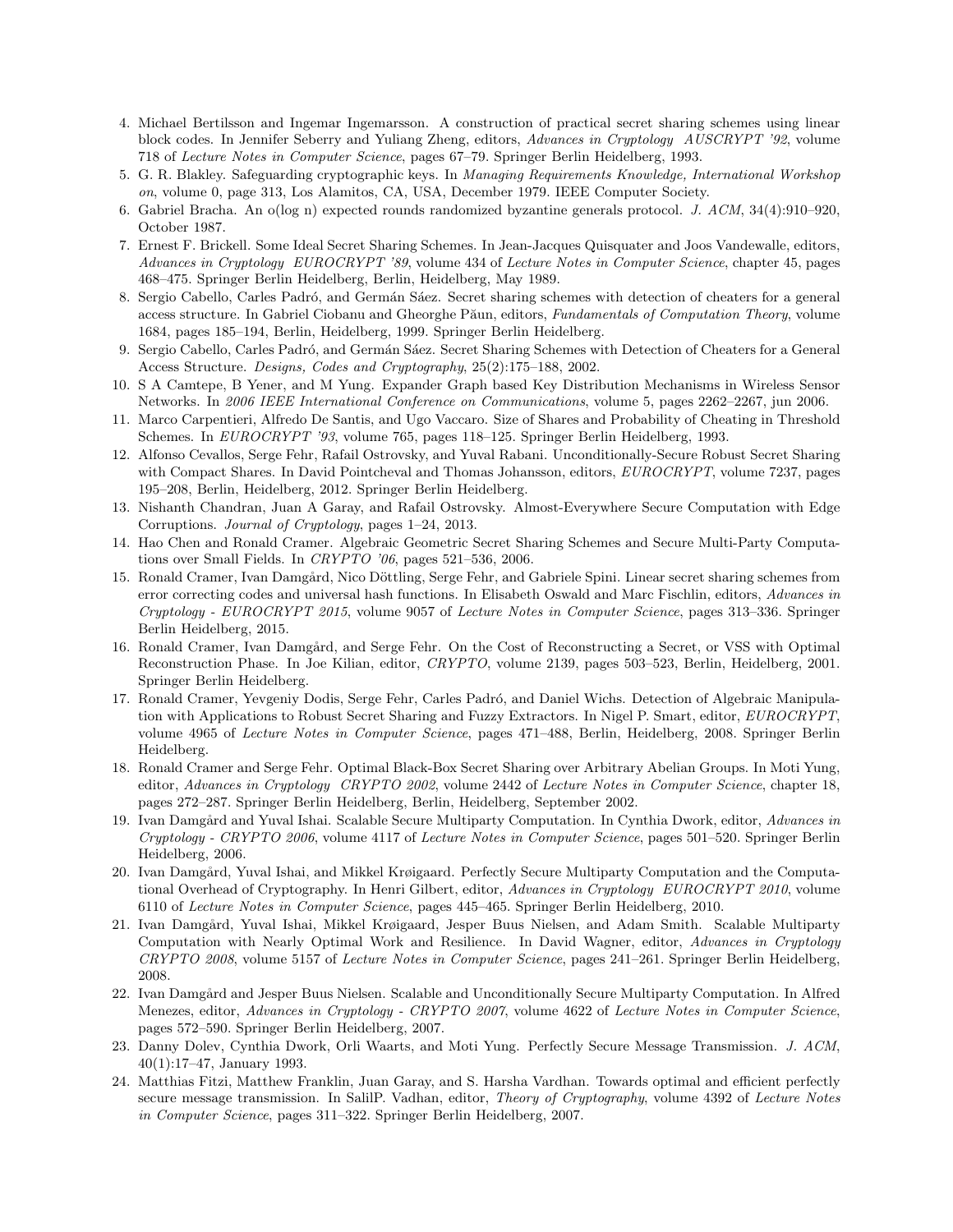- <span id="page-13-11"></span>25. Matthew Franklin and Moti Yung. Communication Complexity of Secure Computation (Extended Abstract). In Proceedings of the Twenty-fourth Annual ACM Symposium on Theory of Computing, STOC '92, pages 699–710, New York, NY, USA, 1992. ACM.
- <span id="page-13-18"></span>26. Anna G´al. Combinatorial Methods In Boolean Function Complexity. PhD thesis, University of Chicago, 1995.
- <span id="page-13-13"></span>27. Juan Garay, Clint Givens, and Rafail Ostrovsky. Secure Message Transmission With Small Public Discussion. Information Theory, IEEE Transactions on, 60(4):2373–2390, April 2014.
- <span id="page-13-12"></span>28. Juan A Garay and Rafail Ostrovsky. Almost-Everywhere Secure Computation. In Nigel Smart, editor, Advances in Cryptology EUROCRYPT 2008, volume 4965 of Lecture Notes in Computer Science, pages 307–323. Springer Berlin Heidelberg, 2008.
- <span id="page-13-15"></span>29. Rosario Gennaro. Theory and Practice of Verifiable Secret Sharing. PhD thesis, MIT, 1996.
- <span id="page-13-21"></span>30. Subhas Kumar Ghosh. On Optimality of Key Pre-distribution Schemes for Distributed Sensor Networks. In Security and Privacy in Ad-Hoc and Sensor Networks: Third European Workshop, ESAS 2006, Hamburg, Germany, September 20-21, 2006, Revised Selected Papers, pages 121–135, Berlin, Heidelberg, 2006. Springer Berlin Heidelberg.
- <span id="page-13-16"></span>31. Martin Hirt and Ueli Maurer. Player Simulation and General Adversary Structures in Perfect Multiparty Computation. Journal of Cryptology,  $13(1):31-60$ , 2000.
- <span id="page-13-19"></span>32. Shlomo Hoory, Nathan Linial, and Avi Wigderson. Expander graphs and their applications. Bulletin of the American Mathematical Society, 43(4):439–561, August 2006.
- <span id="page-13-4"></span>33. Yuval Ishai, Rafail Ostrovsky, and Hakan Seyalioglu. Identifying Cheaters without an Honest Majority. In Ronald Cramer, editor, Theory of Cryptography, volume 7194 of Lecture Notes in Computer Science, pages 21–38. Springer Berlin Heidelberg, 2012.
- <span id="page-13-5"></span>34. Mahabir P. Jhanwar and Reihaneh Safavi-Naini. Unconditionally-Secure Robust Secret Sharing with Minimum Share Size. In Ahmad-Reza Sadeghi, editor, Financial Cryptography, volume 7859, pages 96–110, Berlin, Heidelberg, 2013. Springer Berlin Heidelberg.
- <span id="page-13-22"></span>35. Michelle Kendall and Keith M Martin. On the Role of Expander Graphs in Key Predistribution Schemes for Wireless Sensor Networks. In Research in Cryptology: 4th Western European Workshop, WEWoRC 2011, Weimar, Germany, July 20-22, 2011, Revised Selected Papers, pages 62–82, Berlin, Heidelberg, 2012. Springer Berlin Heidelberg.
- <span id="page-13-7"></span>36. K. Kurosawa. General Error Decodable Secret Sharing Scheme and Its Application. Information Theory, IEEE Transactions on, 57(9):6304–6309, 2011.
- <span id="page-13-0"></span>37. Kaoru Kurosawa and Kazuhiro Suzuki. Almost Secure (1-Round, n-Channel) Message Transmission Scheme. IE-ICE TRANSACTIONS on Fundamentals of Electronics, Communications and Computer Sciences, E92-A(1):105– 112, 2009.
- <span id="page-13-6"></span>38. Allison B. Lewko and Valerio Pastro. Robust Secret Sharing Schemes Against Local Adversaries. Cryptology ePrint Archive: Report 2014/909, 2014.
- <span id="page-13-17"></span>39. Jaume Mart´ı-Farr´e and Carles Padr´o. On Secret Sharing Schemes, Matroids and Polymatroids. In Salil P. Vadhan, editor, Theory of Cryptography, volume 4392 of Lecture Notes in Computer Science, pages 273–290. Springer Berlin Heidelberg, 2007.
- <span id="page-13-8"></span>40. Keith M. Martin, Maura B. Paterson, and Douglas R. Stinson. Error decodable secret sharing and one-round perfectly secure message transmission for general adversary structures. Cryptography and Communications, 3(2):65–86, June 2011.
- <span id="page-13-20"></span>41. M Ram Murty. Ramanujan graphs. Journal-Ramanujan Mathematical Society, 18(1):33–52, 2003.
- <span id="page-13-9"></span>42. Wakaha Ogata and Kaoru Kurosawa. Optimum Secret Sharing Scheme Secure against Cheating. In Ueli Maurer, editor, EUROCRYPT, volume 1070, pages 200–211, Berlin, Heidelberg, 1996. Springer Berlin Heidelberg.
- <span id="page-13-10"></span>43. Wakaha Ogata, Kaoru Kurosawa, Douglas R. Stinson, and Hajime Saido. New combinatorial designs and their applications to authentication codes and secret sharing schemes. Discrete Mathematics, 279(1-3):383–405, March 2004.
- <span id="page-13-23"></span>44. Doron Puder. Expansion of random graphs: New proofs, new results. Inventiones mathematicae, pages 1–64, 2015.
- <span id="page-13-1"></span>45. Tal Rabin and Michael Ben-Or. Verifiable secret sharing and multiparty protocols with honest majority. In Proceedings of the twenty-first annual ACM symposium on Theory of computing, STOC '89, pages 73–85, New York, NY, USA, 1989. ACM.
- <span id="page-13-3"></span>46. Adi Shamir. How to share a secret. Commun. ACM, 22:612–613, November 1979.
- <span id="page-13-2"></span>47. Martin Tompa and Heather Woll. How to share a secret with cheaters. Journal of Cryptology, 1(3):133–138, October 1989.
- <span id="page-13-14"></span>48. Marten Van Dijk. Secret key sharing and secret key generation. PhD thesis, Eindhoven University of Technology, 1997.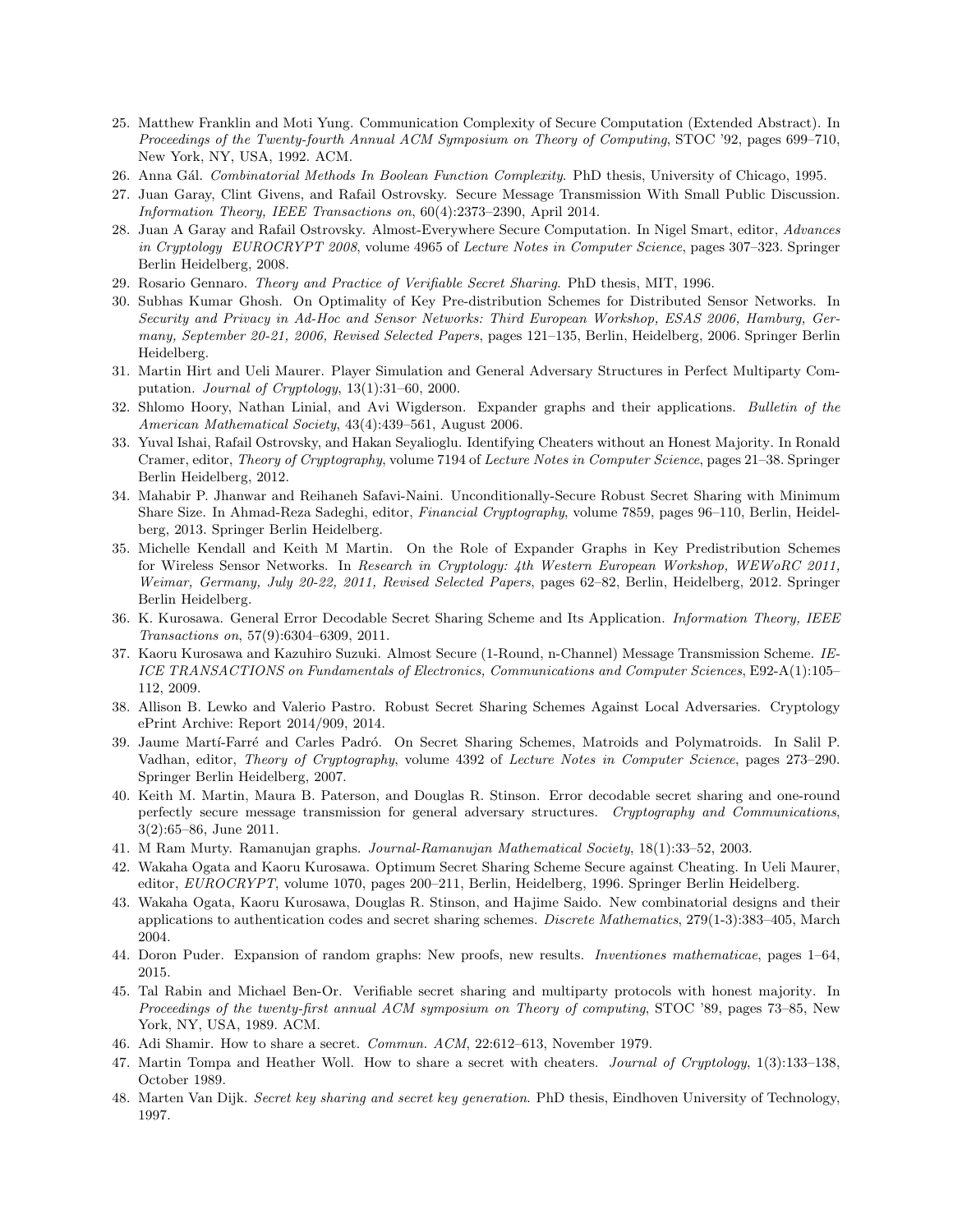## A Authentication schemes

#### <span id="page-14-1"></span>A.1 Message Authentication Codes (MACs)

In this section, we recall the notion unforgeability under chosen message attack for Message Authentication Codes. This is the standard notion of security for MACs. For our purposes, we need a much weaker notion of security (see Theorem [2\)](#page-6-0). We include the standard definition for reference purposes only.

Definition 7. A Message Authentication Code (MAC) is a pair of deterministic algorithms (MAC, Ver)

$$
\begin{aligned} \text{MAC}: \mathcal{K} \times \mathcal{M} \to \mathcal{T} \\ (\mathsf{k}, m) \mapsto \tau \end{aligned}
$$

and

$$
\mathsf{Ver}: \mathcal{K} \times \mathcal{T} \times \mathcal{M} \to \{0, 1\}
$$

such that

 $Ver(k, MAC(k, m), m) = 1$ 

for all  $m \in \mathcal{M}$ .

Security is defined through the following experiment  $Experiment \exp_{MAC}^{uf-cma}(\mathcal{A})$ 

 $- k \leftarrow \mathcal{K}$ 

- The adversary, A can make repeated queries to the oracles  $\text{MAC}(k, \cdot)$  and  $\text{Ver}(k, \cdot, \cdot)$ .
- If A makes a query  $\tau$ , m to  $\text{Ver}(\mathsf{k}, \cdot, \cdot)$  such that

• Ver( $k, \tau, m$ ) = 1

• The message, m, was never made as a query to the oracle  $MAC(k, \cdot)$ .

then return 1, otherwise, return 0

The MAC is called secure (existentially unforgeable against a chosen message attack) if

$$
\Pr\left[\mathbf{exp}^{\mathsf{uf-cma}}_{\mathsf{MAC}} = 1\right] < \nu
$$

for some negligible function  $\nu(\log |\mathcal{K}|)$ .

## <span id="page-14-0"></span>A.2 Algebraic Manipulation Detection (AMD) Codes

An Algebraic manipulation detection (AMD) code is means of encoding information so that tampering by an oblivious adversary is detectable. AMD have been widely used, but were first formalized by Cramer et al. in [\[17\]](#page-12-4).

**Definition 8 (AMD Codes).** A pair of functions (AMD, Ver) is called a  $(M, \mathcal{T}, \delta)$ -algebraic manipulation detection (AMD) code if AMD is a probabilistic map AMD :  $\mathcal{M} \to \mathcal{T}$ , and Ver is a deterministic map Ver :  $\mathcal{T} \to \mathcal{M} \cup {\perp}$  such that for  $\mathcal{T}$  is a group and for all  $m \in \mathcal{M}$  and  $\Delta \in \mathcal{T}$ 

$$
\Pr\left[\text{Ver}(\text{AMD}(m) + \Delta) \not\in \{m, \perp\}\right] < \delta
$$

We briefly recall a simple construction of AMD Codes given in [\[17\]](#page-12-4).

**Theorem 4 (Theorem 2 in [\[17\]](#page-12-4)).** Let p be prime, d an integer such that  $p \nmid d+2$  and q a power of p. Then

$$
AMD(m) = \left(m, x, x^{d+2} + \sum_{i=1}^{d} s_i x^i\right)
$$

is an  $\left(\mathbb{F}_q^d, \mathbb{F}_q^d \times \mathbb{F}_q \times \mathbb{F}_q, \frac{d+1}{q}\right)$ -AMD code.